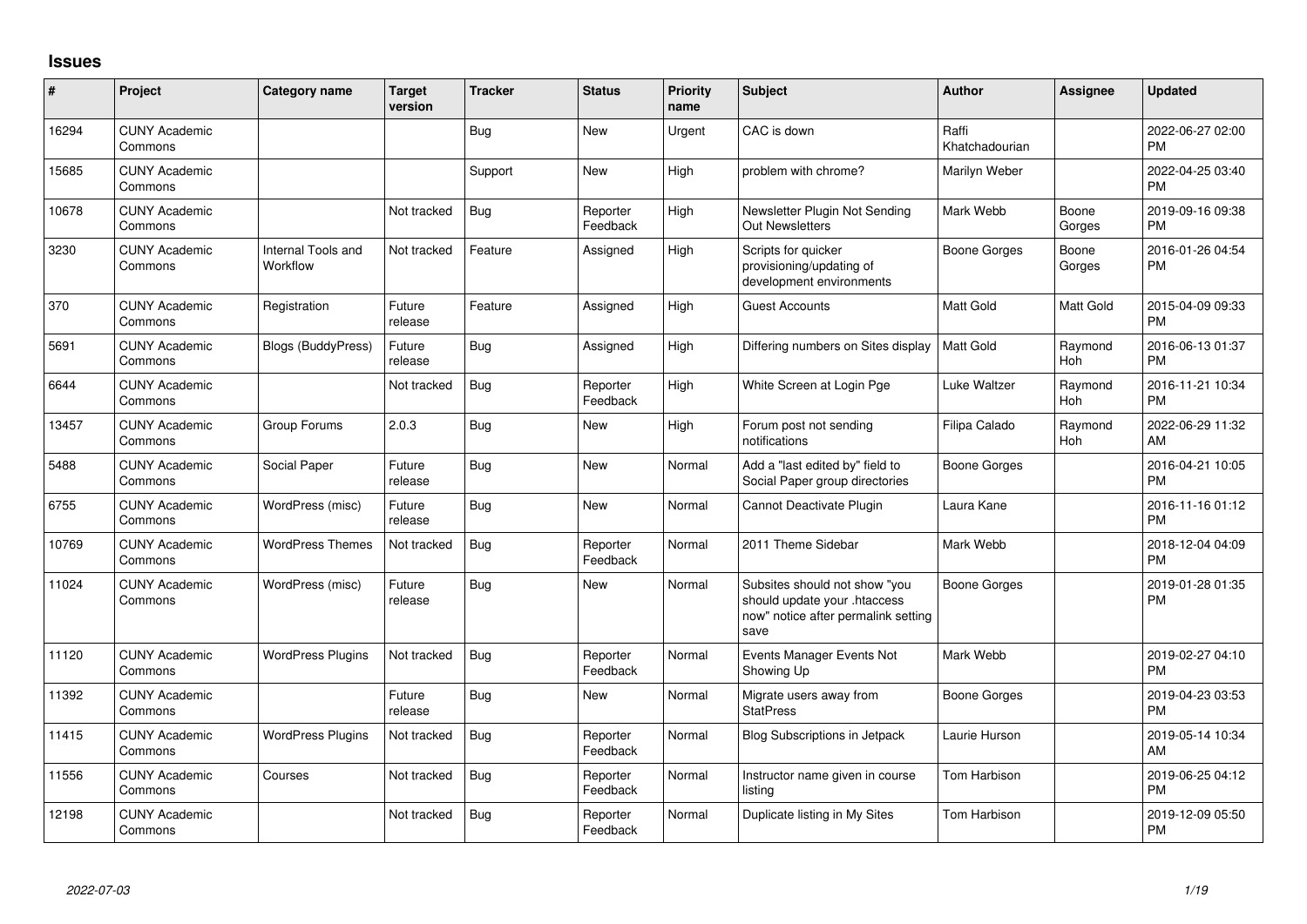| #     | Project                         | <b>Category name</b>       | <b>Target</b><br>version | Tracker    | <b>Status</b>        | <b>Priority</b><br>name | <b>Subject</b>                                                                                | <b>Author</b>           | <b>Assignee</b> | <b>Updated</b>                |
|-------|---------------------------------|----------------------------|--------------------------|------------|----------------------|-------------------------|-----------------------------------------------------------------------------------------------|-------------------------|-----------------|-------------------------------|
| 12360 | <b>CUNY Academic</b><br>Commons | <b>WordPress Themes</b>    | Not tracked              | <b>Bug</b> | Reporter<br>Feedback | Normal                  | site just says "DANTE We are<br>currently in maintenance mode,<br>please check back shortly." | Marilyn Weber           |                 | 2020-02-04 12:13<br>PM        |
| 12436 | <b>CUNY Academic</b><br>Commons |                            | Not tracked              | <b>Bug</b> | Assigned             | Normal                  | Nightly system downtime                                                                       | <b>Boone Gorges</b>     |                 | 2020-08-01 09:30<br>AM        |
| 12573 | <b>CUNY Academic</b><br>Commons | <b>WordPress Plugins</b>   | Future<br>release        | Bug        | New                  | Normal                  | <b>CommentPress Core Issues</b>                                                               | scott voth              |                 | 2020-03-24 04:32<br><b>PM</b> |
| 14629 | <b>CUNY Academic</b><br>Commons |                            | Not tracked              | Bug        | Reporter<br>Feedback | Normal                  | Possible Post Order Bug?                                                                      | <b>Syelle Graves</b>    |                 | 2021-09-14 10:47<br>AM        |
| 14792 | <b>CUNY Academic</b><br>Commons |                            |                          | Bug        | New                  | Normal                  | Inconsistent email notifications<br>from gravity forms                                        | Raffi<br>Khatchadourian |                 | 2021-10-04 01:50<br><b>PM</b> |
| 14936 | <b>CUNY Academic</b><br>Commons |                            |                          | <b>Bug</b> | <b>New</b>           | Normal                  | Commons websites blocked by<br>SPS campus network                                             | Laurie Hurson           |                 | 2021-11-03 03:57<br><b>PM</b> |
| 14940 | <b>CUNY Academic</b><br>Commons |                            |                          | <b>Bug</b> | New                  | Normal                  | Discrepancy between Commons<br>profile "sites" and actual # of sites                          | Laurie Hurson           |                 | 2021-11-08 11:09<br>AM        |
| 15757 | <b>CUNY Academic</b><br>Commons |                            |                          | <b>Bug</b> | <b>New</b>           | Normal                  | Members # do not match                                                                        | Laurie Hurson           |                 | 2022-03-30 04:52<br><b>PM</b> |
| 16255 | <b>CUNY Academic</b><br>Commons | WordPress (misc)           |                          | Bug        | <b>New</b>           | Normal                  | Need to define 'MULTISITE'<br>constant in wp-config.php                                       | Raymond Hoh             |                 | 2022-06-19 09:31<br>AM        |
| 16318 | <b>CUNY Academic</b><br>Commons |                            |                          | <b>Bug</b> | New                  | Normal                  | Unable to Access block editor or<br>embed YouTube videos in new<br>pages, in one site only    | <b>Syelle Graves</b>    |                 | 2022-07-01 06:53<br><b>PM</b> |
| 364   | <b>CUNY Academic</b><br>Commons | <b>WordPress Plugins</b>   | Future<br>release        | Feature    | <b>New</b>           | Normal                  | <b>Bulletin Board</b>                                                                         | <b>Matt Gold</b>        |                 | 2015-01-05 08:50<br><b>PM</b> |
| 5199  | <b>CUNY Academic</b><br>Commons | Social Paper               | Future<br>release        | Feature    | New                  | Normal                  | add tables to the SP editor                                                                   | Marilyn Weber           |                 | 2016-10-24 11:27<br>AM        |
| 5205  | <b>CUNY Academic</b><br>Commons | Social Paper               | Future<br>release        | Feature    | <b>New</b>           | Normal                  | Social Paper folders                                                                          | Marilyn Weber           |                 | 2016-02-11 10:24<br><b>PM</b> |
| 5489  | <b>CUNY Academic</b><br>Commons | Social Paper               | Future<br>release        | Feature    | New                  | Normal                  | Asc/desc sorting for Social Paper<br>directories                                              | <b>Boone Gorges</b>     |                 | 2016-04-21 10:06<br><b>PM</b> |
| 5992  | <b>CUNY Academic</b><br>Commons | <b>Email Notifications</b> | Future<br>release        | Feature    | <b>New</b>           | Normal                  | Changing the From line of<br>autogenerated blog emails                                        | Marilyn Weber           |                 | 2018-09-27 05:19<br><b>PM</b> |
| 6332  | <b>CUNY Academic</b><br>Commons | WordPress (misc)           | Future<br>release        | Feature    | <b>New</b>           | Normal                  | Allow uploaded files to be marked<br>as private in an ad hoc way                              | Boone Gorges            |                 | 2016-10-17 11:41<br>PM        |
| 9720  | <b>CUNY Academic</b><br>Commons | Authentication             | Future<br>release        | Feature    | New                  | Normal                  | The Commons should be an<br>oAuth provider                                                    | <b>Boone Gorges</b>     |                 | 2019-03-01 02:04<br>PM.       |
| 10380 | <b>CUNY Academic</b><br>Commons | WordPress (misc)           | Future<br>release        | Feature    | In Progress          | Normal                  | Remove blacklisted plugins                                                                    | <b>Boone Gorges</b>     |                 | 2022-04-26 12:00<br><b>PM</b> |
| 11077 | <b>CUNY Academic</b><br>Commons | Events                     | Not tracked              | Feature    | Reporter<br>Feedback | Normal                  | Show event category description<br>in event list view                                         | Raffi<br>Khatchadourian |                 | 2019-02-12 10:38<br><b>PM</b> |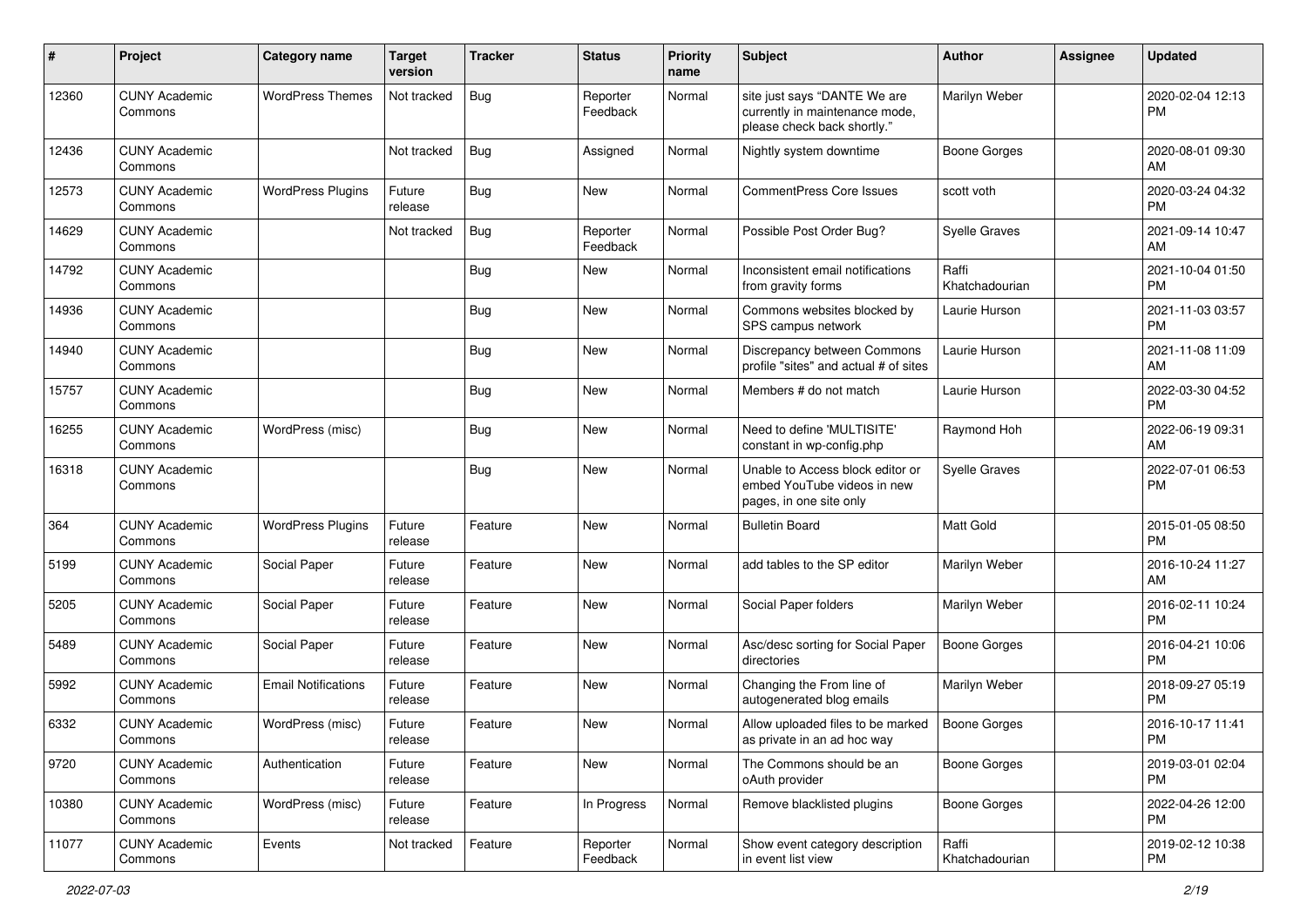| #     | Project                         | <b>Category name</b>      | <b>Target</b><br>version | <b>Tracker</b> | <b>Status</b>        | <b>Priority</b><br>name | <b>Subject</b>                                                           | <b>Author</b>           | Assignee | <b>Updated</b>                |
|-------|---------------------------------|---------------------------|--------------------------|----------------|----------------------|-------------------------|--------------------------------------------------------------------------|-------------------------|----------|-------------------------------|
| 11131 | <b>CUNY Academic</b><br>Commons |                           | Future<br>release        | Feature        | Reporter<br>Feedback | Normal                  | <b>Image Annotation Plugins</b>                                          | Laurie Hurson           |          | 2019-02-26 11:33<br>AM        |
| 11860 | <b>CUNY Academic</b><br>Commons | Registration              | Future<br>release        | Feature        | <b>New</b>           | Normal                  | <b>Ensure Students Are Aware They</b><br>Can Use Aliases At Registration | scott voth              |          | 2019-09-24 08:46<br>AM        |
| 13048 | <b>CUNY Academic</b><br>Commons | Shortcodes and<br>embeds  | Future<br>release        | Feature        | New                  | Normal                  | Jupyter Notebooks support                                                | Boone Gorges            |          | 2020-07-14 11:46<br>AM        |
| 13650 | <b>CUNY Academic</b><br>Commons | Group Library             | Future<br>release        | Feature        | <b>New</b>           | Normal                  | Forum Attachments in Group<br>Library                                    | Laurie Hurson           |          | 2021-11-19 12:30<br><b>PM</b> |
| 15613 | <b>CUNY Academic</b><br>Commons |                           | 2.0.3                    | Feature        | Reporter<br>Feedback | Normal                  | Adding "Passster" plugin                                                 | Laurie Hurson           |          | 2022-06-29 11:32<br>AM        |
| 15923 | <b>CUNY Academic</b><br>Commons |                           | Not tracked              | Feature        | Reporter<br>Feedback | Normal                  | <b>Bellows Plugin Adjustments</b>                                        | Laurie Hurson           |          | 2022-04-20 10:10<br>AM        |
| 16290 | <b>CUNY Academic</b><br>Commons |                           |                          | Feature        | Reporter<br>Feedback | Normal                  | Add Table Of Contents Block<br>plug-in                                   | Raffi<br>Khatchadourian |          | 2022-06-24 10:26<br>AM        |
| 16314 | <b>CUNY Academic</b><br>Commons | <b>WordPress Plugins</b>  |                          | Feature        | <b>New</b>           | Normal                  | Install Multicollab plug-in?                                             | Raffi<br>Khatchadourian |          | 2022-06-29 03:44<br><b>PM</b> |
| 10273 | <b>CUNY Academic</b><br>Commons | Registration              | Not tracked              | Support        | Reporter<br>Feedback | Normal                  | users combining CF and campus<br>address                                 | <b>Marilyn Weber</b>    |          | 2019-09-18 10:58<br>AM        |
| 10657 | <b>CUNY Academic</b><br>Commons |                           | Not tracked              | Support        | Reporter<br>Feedback | Normal                  | child theme problems                                                     | Marilyn Weber           |          | 2018-11-08 01:19<br><b>PM</b> |
| 10982 | <b>CUNY Academic</b><br>Commons | Domain Mapping            | Not tracked              | Support        | Reporter<br>Feedback | Normal                  | <b>CNAME</b> question                                                    | scott voth              |          | 2019-01-22 04:29<br><b>PM</b> |
| 11509 | <b>CUNY Academic</b><br>Commons |                           | Not tracked              | Support        | Reporter<br>Feedback | Normal                  | deleted Page causing a Menu<br>problem?                                  | Marilyn Weber           |          | 2019-06-04 09:54<br>AM        |
| 11519 | <b>CUNY Academic</b><br>Commons |                           | Not tracked              | Support        | Assigned             | Normal                  | comment option not appearing                                             | Marilyn Weber           |          | 2019-09-24 10:28<br>AM        |
| 11771 | <b>CUNY Academic</b><br>Commons |                           | Not tracked              | Support        | Reporter<br>Feedback | Normal                  | post displays in sections                                                | Marilyn Weber           |          | 2019-08-20 10:34<br>AM        |
| 11787 | <b>CUNY Academic</b><br>Commons |                           | Not tracked              | Support        | Reporter<br>Feedback | Normal                  | automated comments notifications<br>on ZenDesk                           | <b>Marilyn Weber</b>    |          | 2019-08-26 06:18<br><b>PM</b> |
| 11788 | <b>CUNY Academic</b><br>Commons | <b>WordPress Plugins</b>  | Future<br>release        | Support        | Reporter<br>Feedback | Normal                  | Plugin Request - Browse Aloud                                            | scott voth              |          | 2019-09-24 08:42<br>AM        |
| 11848 | <b>CUNY Academic</b><br>Commons |                           | Not tracked              | Support        | Hold                 | Normal                  | a Dean of Faculty wants to share<br>a large file                         | <b>Marilyn Weber</b>    |          | 2019-09-24 08:44<br>AM        |
| 12328 | <b>CUNY Academic</b><br>Commons |                           | Not tracked              | Support        | New                  | Normal                  | Sign up Code for Non-CUNY<br>Faculty                                     | Laurie Hurson           |          | 2020-01-28 10:25<br>AM        |
| 12350 | <b>CUNY Academic</b><br>Commons | <b>Blogs (BuddyPress)</b> | Not tracked              | Support        | Reporter<br>Feedback | Normal                  | URL creation problem                                                     | Marilyn Weber           |          | 2020-02-03 11:27<br>AM        |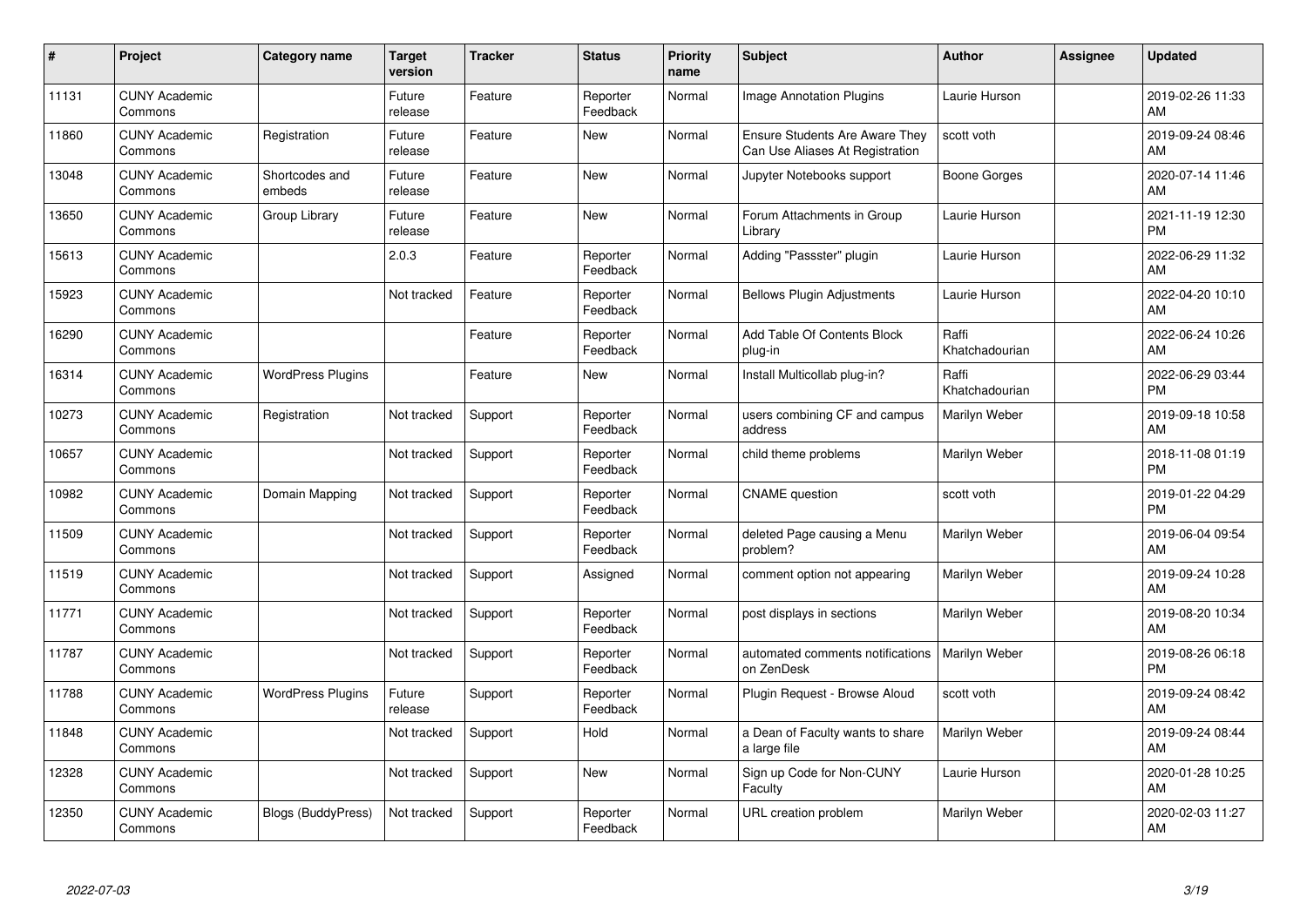| #     | Project                         | <b>Category name</b>    | <b>Target</b><br>version | <b>Tracker</b> | <b>Status</b>        | <b>Priority</b><br>name | <b>Subject</b>                                                    | <b>Author</b> | <b>Assignee</b> | <b>Updated</b>                |
|-------|---------------------------------|-------------------------|--------------------------|----------------|----------------------|-------------------------|-------------------------------------------------------------------|---------------|-----------------|-------------------------------|
| 12352 | <b>CUNY Academic</b><br>Commons |                         | Not tracked              | Support        | <b>New</b>           | Normal                  | "posts list" page builder block<br>option                         | Marilyn Weber |                 | 2020-02-03 01:29<br><b>PM</b> |
| 13034 | <b>CUNY Academic</b><br>Commons |                         | Not tracked              | Support        | Reporter<br>Feedback | Normal                  | a site is asking people to join the<br>Commons to get a download  | Marilyn Weber |                 | 2020-07-12 07:23<br><b>AM</b> |
| 13255 | <b>CUNY Academic</b><br>Commons |                         | Not tracked              | Support        | Reporter<br>Feedback | Normal                  | Accessibility problems                                            | Marilyn Weber |                 | 2020-09-01 05:48<br><b>PM</b> |
| 13975 | <b>CUNY Academic</b><br>Commons | Social Paper            | Not tracked              | Support        | Reporter<br>Feedback | Normal                  | can't approve comments on Social<br>Paper paper                   | Marilyn Weber |                 | 2021-02-12 09:33<br>AM        |
| 14074 | <b>CUNY Academic</b><br>Commons | WordPress (misc)        | Not tracked              | Support        | Reporter<br>Feedback | Normal                  | page password protection problem                                  | Marilyn Weber |                 | 2021-03-02 11:03<br><b>AM</b> |
| 14398 | <b>CUNY Academic</b><br>Commons |                         | Not tracked              | Support        | Reporter<br>Feedback | Normal                  | Events plug-in notification problem                               | Marilyn Weber |                 | 2021-05-11 11:21<br>AM        |
| 14538 | <b>CUNY Academic</b><br>Commons |                         | Not tracked              | Support        | Reporter<br>Feedback | Normal                  | <b>Weebly To Commons</b>                                          | Laurie Hurson |                 | 2021-09-14 10:47<br>AM        |
| 14784 | <b>CUNY Academic</b><br>Commons |                         |                          | Support        | Reporter<br>Feedback | Normal                  | User report of logo problem when<br>using Customizer theme        | Marilyn Weber |                 | 2021-09-17 10:25<br>AM        |
| 14842 | <b>CUNY Academic</b><br>Commons |                         | Not tracked              | Support        | Reporter<br>Feedback | Normal                  | Question about widgets and block<br>editor                        | Gina Cherry   |                 | 2021-10-06 03:01<br><b>PM</b> |
| 14900 | <b>CUNY Academic</b><br>Commons |                         | Not tracked              | Support        | Reporter<br>Feedback | Normal                  | previous theme?                                                   | Marilyn Weber |                 | 2021-10-25 10:31<br>AM        |
| 14911 | <b>CUNY Academic</b><br>Commons | <b>WordPress Themes</b> | Not tracked              | Support        | New                  | Normal                  | Twentytwentyone theme                                             | Marilyn Weber |                 | 2021-10-28 10:37<br>AM        |
| 15045 | <b>CUNY Academic</b><br>Commons |                         |                          | Support        | <b>New</b>           | Normal                  | no result for KCeL in the search<br>box on the commons            | Marilyn Weber |                 | 2021-12-10 11:29<br>AM        |
| 15169 | <b>CUNY Academic</b><br>Commons |                         | 2.0.3                    | Support        | Reporter<br>Feedback | Normal                  | new Prelude website zipfiles for<br>custom theme and other files. | Marilyn Weber |                 | 2022-06-29 11:32<br>AM        |
| 15176 | <b>CUNY Academic</b><br>Commons |                         | Not tracked              | Support        | Reporter<br>Feedback | Normal                  | Archiving Q Writing & Old<br>Wordpress Sites on the Commons       | Laurie Hurson |                 | 2022-02-08 10:28<br><b>AM</b> |
| 15260 | <b>CUNY Academic</b><br>Commons |                         |                          | Support        | Reporter<br>Feedback | Normal                  | Diacritical markings   European<br><b>Stages</b>                  | Marilyn Weber |                 | 2022-02-04 08:16<br><b>AM</b> |
| 15370 | <b>CUNY Academic</b><br>Commons |                         |                          | Support        | Reporter<br>Feedback | Normal                  | All-in-One Event Calendar?                                        | Marilyn Weber |                 | 2022-02-17 11:03<br>AM        |
| 15565 | <b>CUNY Academic</b><br>Commons |                         |                          | Support        | New                  | Normal                  | Events - send updates to an email<br>listserv                     | Marilyn Weber |                 | 2022-03-10 01:06<br><b>PM</b> |
| 15655 | <b>CUNY Academic</b><br>Commons |                         | 2.0.3                    | Support        | Reporter<br>Feedback | Normal                  | Event Aggregator plugin?                                          | Marilyn Weber |                 | 2022-06-29 11:32<br>AM        |
| 15816 | <b>CUNY Academic</b><br>Commons |                         | Not tracked              | Support        | <b>New</b>           | Normal                  | slow loading at SPS                                               | Marilyn Weber |                 | 2022-04-05 01:26<br>PM        |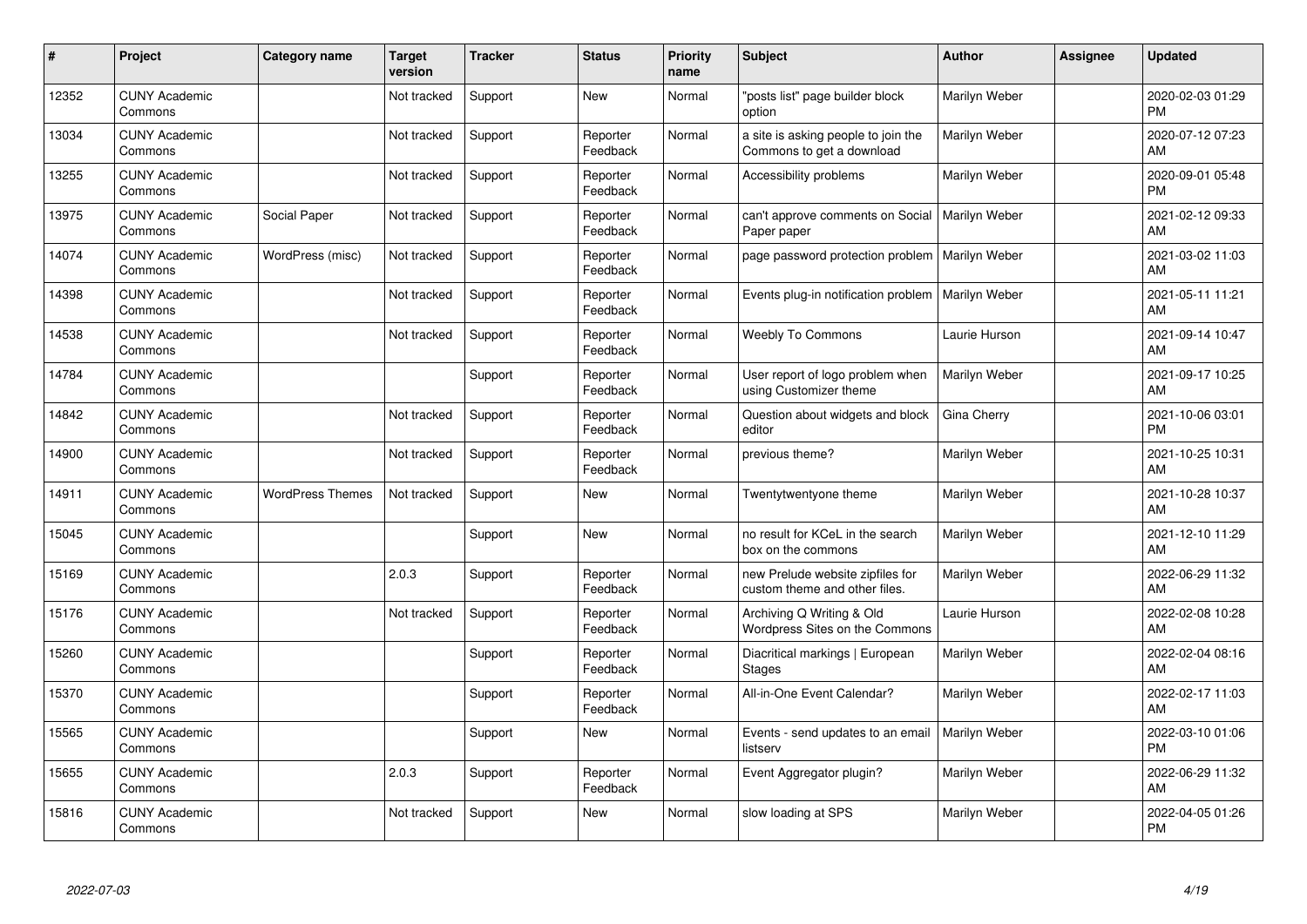| #     | Project                         | <b>Category name</b>       | <b>Target</b><br>version | <b>Tracker</b> | <b>Status</b>        | <b>Priority</b><br>name | <b>Subject</b>                                                                            | <b>Author</b>    | <b>Assignee</b>   | <b>Updated</b>                |
|-------|---------------------------------|----------------------------|--------------------------|----------------|----------------------|-------------------------|-------------------------------------------------------------------------------------------|------------------|-------------------|-------------------------------|
| 16099 | <b>CUNY Academic</b><br>Commons |                            |                          | Support        | Reporter<br>Feedback | Normal                  | request for Newsletter Glue                                                               | Marilyn Weber    |                   | 2022-05-13 12:14<br>PM.       |
| 11843 | <b>CUNY Academic</b><br>Commons | WordPress (misc)           | Future<br>release        | Design/UX      | New                  | Normal                  | Tweaking the Gutenberg Editor<br>Interface                                                | Laurie Hurson    |                   | 2022-04-26 12:00<br><b>PM</b> |
| 11968 | JustPublics@365<br>MediaCamp    |                            |                          | Feature        | New                  | Normal                  | Nanoscience Retractable Display<br>Unit                                                   | Donald Cherry    | Bonnie<br>Eissner | 2021-02-19 08:50<br>AM        |
| 3419  | <b>CUNY Academic</b><br>Commons | Group Invitations          | 1.6.14                   | Bug            | Testing<br>Required  | Normal                  | Neatening the display of<br>messages on group requests                                    | <b>Matt Gold</b> | Boone<br>Gorges   | 2014-09-01 09:29<br><b>PM</b> |
| 7022  | <b>CUNY Academic</b><br>Commons | Announcements              | Future<br>release        | Bug            | New                  | Normal                  | Sitewide announcements should<br>be displayed on, and dismissable<br>from, mapped domains | Boone Gorges     | Boone<br>Gorges   | 2018-03-22 10:18<br>AM        |
| 7663  | <b>CUNY Academic</b><br>Commons | Social Paper               | Future<br>release        | Bug            | New                  | Normal                  | Social Paper notifications not<br>formatted correctly on secondary<br>sites               | Boone Gorges     | Boone<br>Gorges   | 2018-04-16 03:52<br>PM        |
| 7981  | <b>CUNY Academic</b><br>Commons | Social Paper               | Future<br>release        | Bug            | <b>New</b>           | Normal                  | Social Paper comments should<br>not go to spam                                            | Luke Waltzer     | Boone<br>Gorges   | 2018-04-16 03:52<br>PM.       |
| 9289  | <b>CUNY Academic</b><br>Commons | <b>WordPress Plugins</b>   | Future<br>release        | Bug            | Reporter<br>Feedback | Normal                  | <b>Email Users Plugin</b>                                                                 | Laurie Hurson    | Boone<br>Gorges   | 2018-10-24 12:34<br><b>PM</b> |
| 9515  | <b>CUNY Academic</b><br>Commons | <b>WordPress Plugins</b>   | Not tracked              | Bug            | Reporter<br>Feedback | Normal                  | Text to Speech plugin - "More<br>Slowly" checkbox not working                             | scott voth       | Boone<br>Gorges   | 2018-06-13 02:26<br><b>PM</b> |
| 9926  | <b>CUNY Academic</b><br>Commons | <b>WordPress Plugins</b>   | Future<br>release        | Bug            | New                  | Normal                  | twitter-mentions-as-comments<br>cron jobs can run long                                    | Boone Gorges     | Boone<br>Gorges   | 2018-10-24 12:34<br><b>PM</b> |
| 9979  | <b>CUNY Academic</b><br>Commons | <b>Email Notifications</b> | Not tracked              | Bug            | Reporter<br>Feedback | Normal                  | Reports of slow email activation<br>emails                                                | <b>Matt Gold</b> | Boone<br>Gorges   | 2018-08-29 09:40<br><b>PM</b> |
| 10040 | <b>CUNY Academic</b><br>Commons | WordPress (misc)           | Not tracked              | <b>Bug</b>     | Reporter<br>Feedback | Normal                  | User doesn't see full list of themes                                                      | Matt Gold        | Boone<br>Gorges   | 2018-07-25 10:12<br>AM        |
| 10794 | <b>CUNY Academic</b><br>Commons | Performance                | Not tracked              | Bug            | New                  | Normal                  | Memcached connection<br>occasionally breaks                                               | Boone Gorges     | Boone<br>Gorges   | 2018-12-06 03:30<br><b>PM</b> |
| 12438 | <b>CUNY Academic</b><br>Commons | Courses                    | Not tracked              | <b>Bug</b>     | New                  | Normal                  | Site appearing twice                                                                      | Laurie Hurson    | Boone<br>Gorges   | 2020-02-18 01:34<br><b>PM</b> |
| 13949 | <b>CUNY Academic</b><br>Commons |                            | Not tracked              | Bug            | New                  | Normal                  | Continued debugging of runaway<br>MySQL connections                                       | <b>Matt Gold</b> | Boone<br>Gorges   | 2021-09-14 10:42<br>AM        |
| 14113 | <b>CUNY Academic</b><br>Commons | WordPress (misc)           | Future<br>release        | Bug            | Hold                 | Normal                  | Block Editor Not Working on this<br>page - Json error                                     | scott voth       | Boone<br>Gorges   | 2021-03-05 11:01<br>AM        |
| 14483 | <b>CUNY Academic</b><br>Commons | WordPress - Media          | Not tracked              | Bug            | Reporter<br>Feedback | Normal                  | Wordpress PDF Embed Stopped<br>Working after JITP Media Clone                             | Patrick DeDauw   | Boone<br>Gorges   | 2021-05-20 01:51<br>PM.       |
| 14908 | <b>CUNY Academic</b><br>Commons | Performance                |                          | <b>Bug</b>     | New                  | Normal                  | Stale object cache on cdev                                                                | Raymond Hoh      | Boone<br>Gorges   | 2021-12-07 09:45<br>AM        |
| 14987 | <b>CUNY Academic</b><br>Commons | <b>WordPress Plugins</b>   | Future<br>release        | <b>Bug</b>     | New                  | Normal                  | Elementor update causes<br>database freeze-up                                             | Boone Gorges     | Boone<br>Gorges   | 2021-11-29 12:02<br>PM        |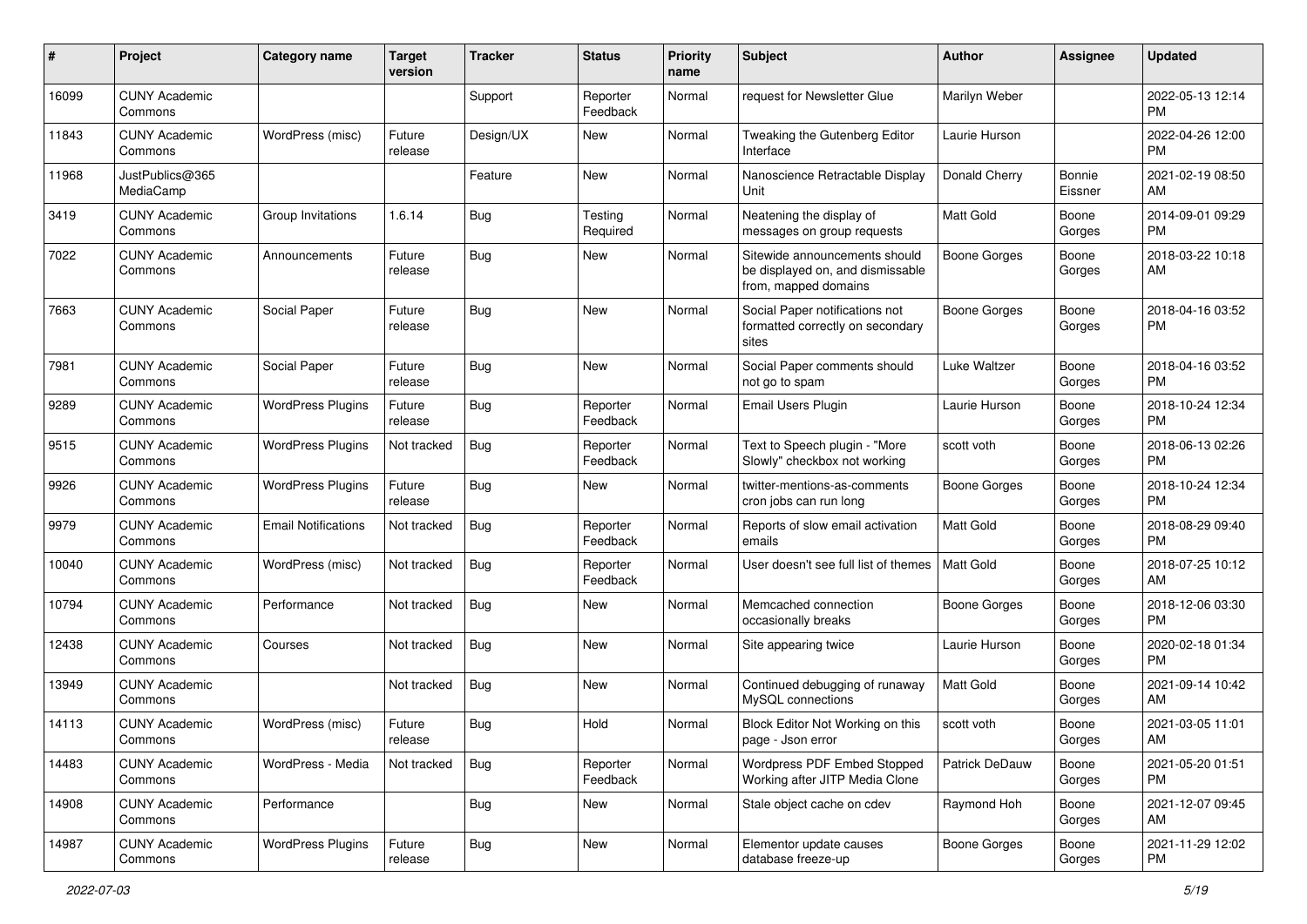| #     | Project                         | <b>Category name</b>     | <b>Target</b><br>version | <b>Tracker</b> | <b>Status</b>        | Priority<br>name | <b>Subject</b>                                                        | <b>Author</b>           | <b>Assignee</b> | <b>Updated</b>                |
|-------|---------------------------------|--------------------------|--------------------------|----------------|----------------------|------------------|-----------------------------------------------------------------------|-------------------------|-----------------|-------------------------------|
| 15242 | <b>CUNY Academic</b><br>Commons | Performance              | Not tracked              | Bug            | Reporter<br>Feedback | Normal           | Slugist site                                                          | Raffi<br>Khatchadourian | Boone<br>Gorges | 2022-02-07 11:14<br>AM.       |
| 16199 | <b>CUNY Academic</b><br>Commons | <b>Directories</b>       | 2.0.3                    | <b>Bug</b>     | New                  | Normal           | Removed "Semester" Filter from<br><b>Courses Directory</b>            | Laurie Hurson           | Boone<br>Gorges | 2022-06-29 11:32<br>AM.       |
| 16307 | <b>CUNY Academic</b><br>Commons |                          |                          | Bug            | New                  | Normal           | Add brief messaging to<br>accept/decline group membership<br>requests | Matt Gold               | Boone<br>Gorges | 2022-06-27 06:13<br>PM.       |
| 287   | <b>CUNY Academic</b><br>Commons | WordPress (misc)         | Future<br>release        | Feature        | Assigned             | Normal           | Create troubleshooting tool for<br>account sign-up                    | Matt Gold               | Boone<br>Gorges | 2015-11-09 06:17<br>PM.       |
| 377   | <b>CUNY Academic</b><br>Commons | BuddyPress (misc)        | Future<br>release        | Feature        | Assigned             | Normal           | Like buttons                                                          | <b>Matt Gold</b>        | Boone<br>Gorges | 2010-11-16 05:13<br>PM.       |
| 435   | <b>CUNY Academic</b><br>Commons | <b>BuddyPress (misc)</b> | Future<br>release        | Feature        | Assigned             | Normal           | Include Avatar Images in Forum<br><b>Post Notification Emails</b>     | <b>Matt Gold</b>        | Boone<br>Gorges | 2010-12-08 12:40<br><b>PM</b> |
| 500   | <b>CUNY Academic</b><br>Commons | <b>BuddyPress (misc)</b> | Future<br>release        | Feature        | Assigned             | Normal           | <b>Export Group Data</b>                                              | Matt Gold               | Boone<br>Gorges | 2010-12-19 12:09<br><b>PM</b> |
| 554   | <b>CUNY Academic</b><br>Commons | <b>BuddyPress (misc)</b> | Future<br>release        | Feature        | Assigned             | Normal           | Add Trackback notifications to<br>site-wide activity feed             | Matt Gold               | Boone<br>Gorges | 2015-11-09 06:19<br><b>PM</b> |
| 585   | <b>CUNY Academic</b><br>Commons | Group Forums             | Future<br>release        | Feature        | Assigned             | Normal           | Merge Forum Topics                                                    | Sarah Morgano           | Boone<br>Gorges | 2011-07-06 04:11<br>PM.       |
| 599   | <b>CUNY Academic</b><br>Commons | BuddyPress (misc)        | Future<br>release        | Feature        | Assigned             | Normal           | Consider adding rating plugins for<br><b>BuddyPress/BBPress</b>       | Matt Gold               | Boone<br>Gorges | 2011-08-22 06:50<br><b>PM</b> |
| 618   | <b>CUNY Academic</b><br>Commons | <b>BuddyPress Docs</b>   | Future<br>release        | Feature        | Assigned             | Normal           | BuddyPress Docs: export formats                                       | Boone Gorges            | Boone<br>Gorges | 2015-11-09 05:38<br>PM.       |
| 635   | <b>CUNY Academic</b><br>Commons | BuddyPress (misc)        | Future<br>release        | Feature        | Assigned             | Normal           | Big Blue Button -<br>Videoconferencing in Groups and<br><b>Blogs</b>  | Matt Gold               | Boone<br>Gorges | 2011-03-14 03:24<br>PM        |
| 658   | <b>CUNY Academic</b><br>Commons | <b>WordPress Plugins</b> | Future<br>release        | Feature        | Assigned             | Normal           | Rebulid Sitewide Tag Suggestion                                       | Matt Gold               | Boone<br>Gorges | 2015-01-05 08:47<br>PM        |
| 1422  | <b>CUNY Academic</b><br>Commons | <b>BuddyPress Docs</b>   | Future<br>release        | Feature        | Assigned             | Normal           | Make "created Doc" activity icons<br>non-mini                         | Boone Gorges            | Boone<br>Gorges | 2015-11-09 05:48<br>PM.       |
| 1460  | <b>CUNY Academic</b><br>Commons | Analytics                | Future<br>release        | Feature        | Assigned             | Normal           | Update System Report                                                  | <b>Brian Foote</b>      | Boone<br>Gorges | 2015-11-09 06:13<br>PM.       |
| 1508  | <b>CUNY Academic</b><br>Commons | WordPress (misc)         | Future<br>release        | Feature        | Assigned             | Normal           | Share login cookies across<br>mapped domains                          | Boone Gorges            | Boone<br>Gorges | 2012-07-02 12:12<br>PM        |
| 1744  | <b>CUNY Academic</b><br>Commons | <b>BuddyPress Docs</b>   | Future<br>release        | Feature        | Assigned             | Normal           | Spreadsheet-style Docs                                                | Boone Gorges            | Boone<br>Gorges | 2015-11-09 06:13<br>PM.       |
| 1888  | <b>CUNY Academic</b><br>Commons | Home Page                | Future<br>release        | Feature        | Assigned             | Normal           | Refactor BP MPO Activity Filter to<br>support proper pagination       | Sarah Morgano           | Boone<br>Gorges | 2014-05-01 07:11<br><b>PM</b> |
| 2523  | <b>CUNY Academic</b><br>Commons | <b>BuddyPress Docs</b>   | Future<br>release        | Feature        | Assigned             | Normal           | Allow Users to Upload Images to<br>BP Docs                            | Matt Gold               | Boone<br>Gorges | 2015-11-09 06:14<br><b>PM</b> |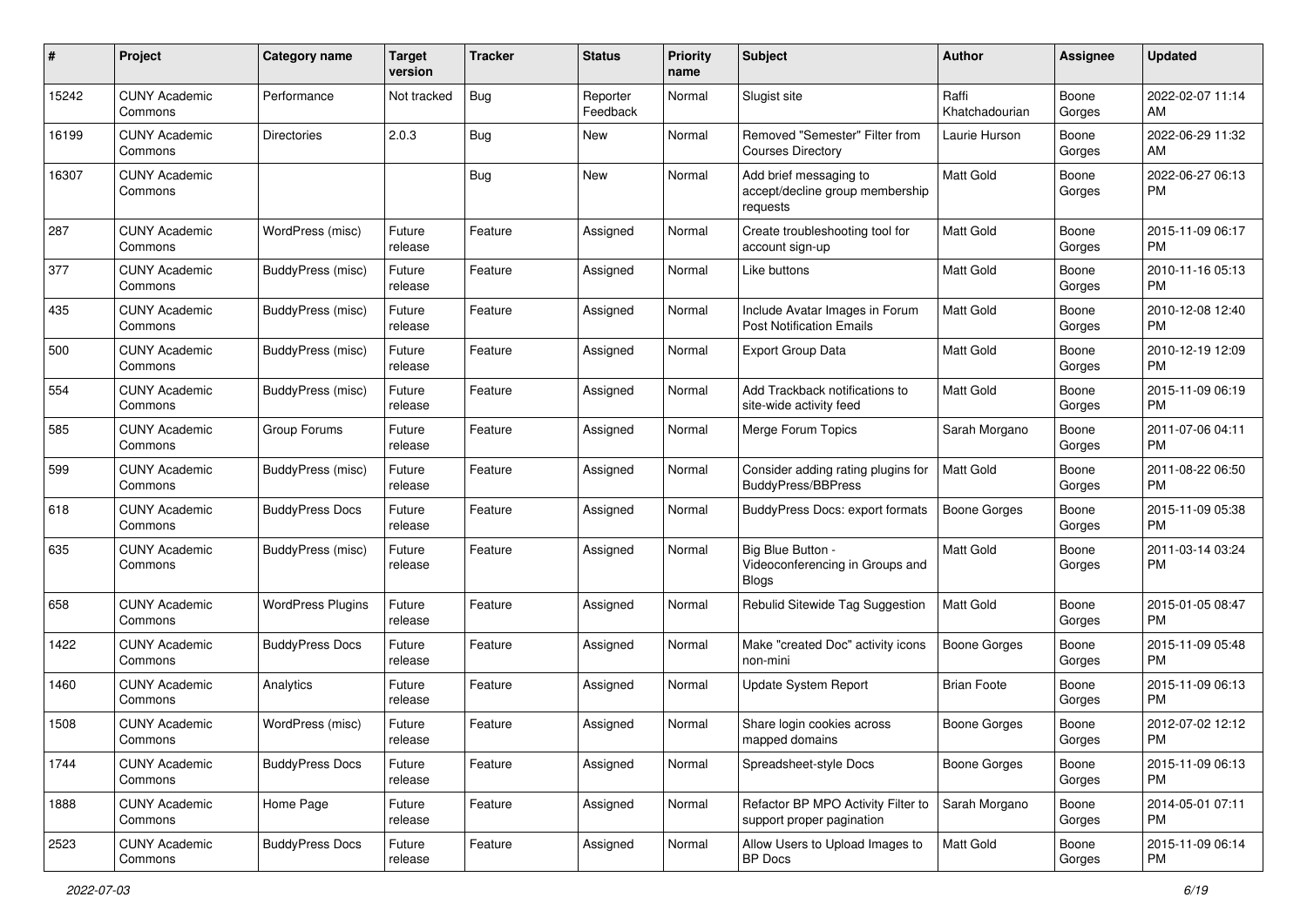| #    | Project                         | <b>Category name</b>      | <b>Target</b><br>version | <b>Tracker</b> | <b>Status</b> | Priority<br>name | <b>Subject</b>                                                                    | <b>Author</b>       | <b>Assignee</b> | <b>Updated</b>                |
|------|---------------------------------|---------------------------|--------------------------|----------------|---------------|------------------|-----------------------------------------------------------------------------------|---------------------|-----------------|-------------------------------|
| 2753 | <b>CUNY Academic</b><br>Commons | Public Portfolio          | Future<br>release        | Feature        | New           | Normal           | Create actual actual tagification in<br>academic interests and other<br>fields    | Micki Kaufman       | Boone<br>Gorges | 2015-01-05 08:52<br>PM.       |
| 3002 | <b>CUNY Academic</b><br>Commons | Search                    | Future<br>release        | Feature        | Assigned      | Normal           | Overhaul CAC search by using<br>external search appliance                         | <b>Boone Gorges</b> | Boone<br>Gorges | 2020-07-15 03:05<br>PM.       |
| 3042 | <b>CUNY Academic</b><br>Commons | <b>Public Portfolio</b>   | Future<br>release        | Feature        | Assigned      | Normal           | Browsing member interests                                                         | <b>Matt Gold</b>    | Boone<br>Gorges | 2015-03-21 09:04<br><b>PM</b> |
| 3193 | <b>CUNY Academic</b><br>Commons | Group Forums              | Future<br>release        | Feature        | Assigned      | Normal           | bbPress 2.x dynamic roles and<br><b>RBE</b>                                       | <b>Boone Gorges</b> | Boone<br>Gorges | 2014-09-30 01:30<br><b>PM</b> |
| 3220 | <b>CUNY Academic</b><br>Commons | <b>Public Portfolio</b>   | Future<br>release        | Feature        | Assigned      | Normal           | Add indent/outdent option to<br>Formatting Buttons on Profile<br>Page             | <b>Matt Gold</b>    | Boone<br>Gorges | 2014-05-21 10:39<br><b>PM</b> |
| 3308 | <b>CUNY Academic</b><br>Commons | Group Invitations         | Future<br>release        | Feature        | Assigned      | Normal           | Allow members to rescind group<br>invitations                                     | Matt Gold           | Boone<br>Gorges | 2015-04-01 08:53<br>PM.       |
| 3475 | <b>CUNY Academic</b><br>Commons | Events                    | Future<br>release        | Feature        | Assigned      | Normal           | Request to add plugin to<br>streamline room<br>booking/appointment booking        | Naomi Barrettara    | Boone<br>Gorges | 2014-12-01 05:14<br>PM.       |
| 3580 | <b>CUNY Academic</b><br>Commons | Group Blogs               | Future<br>release        | Feature        | New           | Normal           | Multiple blogs per group                                                          | Boone Gorges        | Boone<br>Gorges | 2018-02-20 02:02<br>PM.       |
| 3759 | <b>CUNY Academic</b><br>Commons | WordPress (misc)          | Future<br>release        | Feature        | Assigned      | Normal           | Review Interface for Adding Users<br>to Blogs                                     | <b>Matt Gold</b>    | Boone<br>Gorges | 2015-03-24 05:52<br><b>PM</b> |
| 3768 | <b>CUNY Academic</b><br>Commons | <b>Public Portfolio</b>   | Future<br>release        | Feature        | Assigned      | Normal           | Institutions/Past positions on<br>public portfolios                               | Matt Gold           | Boone<br>Gorges | 2018-04-23 10:44<br>AM.       |
| 4053 | <b>CUNY Academic</b><br>Commons | Events                    | Future<br>release        | Feature        | Assigned      | Normal           | Create new tab for past events                                                    | <b>Matt Gold</b>    | Boone<br>Gorges | 2015-05-12 02:10<br>PM.       |
| 4238 | <b>CUNY Academic</b><br>Commons | Events                    | Future<br>release        | Feature        | Assigned      | Normal           | Copy Events to Other Groups?                                                      | <b>Matt Gold</b>    | Boone<br>Gorges | 2015-07-02 10:08<br>AM        |
| 4481 | <b>CUNY Academic</b><br>Commons | Events                    | Future<br>release        | Feature        | New           | Normal           | Group admins/mods should have<br>the ability to unlink an event from<br>the group | <b>Boone Gorges</b> | Boone<br>Gorges | 2017-04-24 03:53<br><b>PM</b> |
| 4980 | <b>CUNY Academic</b><br>Commons | Home Page                 | Future<br>release        | Feature        | Assigned      | Normal           | CAC Featured Content -- Adding<br>Randomization                                   | <b>Matt Gold</b>    | Boone<br>Gorges | 2016-12-12 03:01<br><b>PM</b> |
| 5234 | <b>CUNY Academic</b><br>Commons | Membership                | Future<br>release        | Feature        | Assigned      | Normal           | Write Unconfirmed patch for WP                                                    | Boone Gorges        | Boone<br>Gorges | 2016-10-24 11:18<br>AM        |
| 5696 | <b>CUNY Academic</b><br>Commons | Events                    | Future<br>release        | Feature        | Assigned      | Normal           | Events Calendar - display options<br>/ calendar aggregation                       | <b>Matt Gold</b>    | Boone<br>Gorges | 2016-10-13 11:44<br>AM        |
| 8756 | <b>CUNY Academic</b><br>Commons | Group Blogs               | Future<br>release        | Feature        | Hold          | Normal           | Connect multiple blogs to one<br>group?                                           | Matt Gold           | Boone<br>Gorges | 2017-09-30 10:42<br>AM        |
| 8835 | <b>CUNY Academic</b><br>Commons | <b>Blogs (BuddyPress)</b> | Future<br>release        | Feature        | New           | Normal           | Extend cuny.is shortlinks to sites                                                | Luke Waltzer        | Boone<br>Gorges | 2022-04-26 11:59<br>AM        |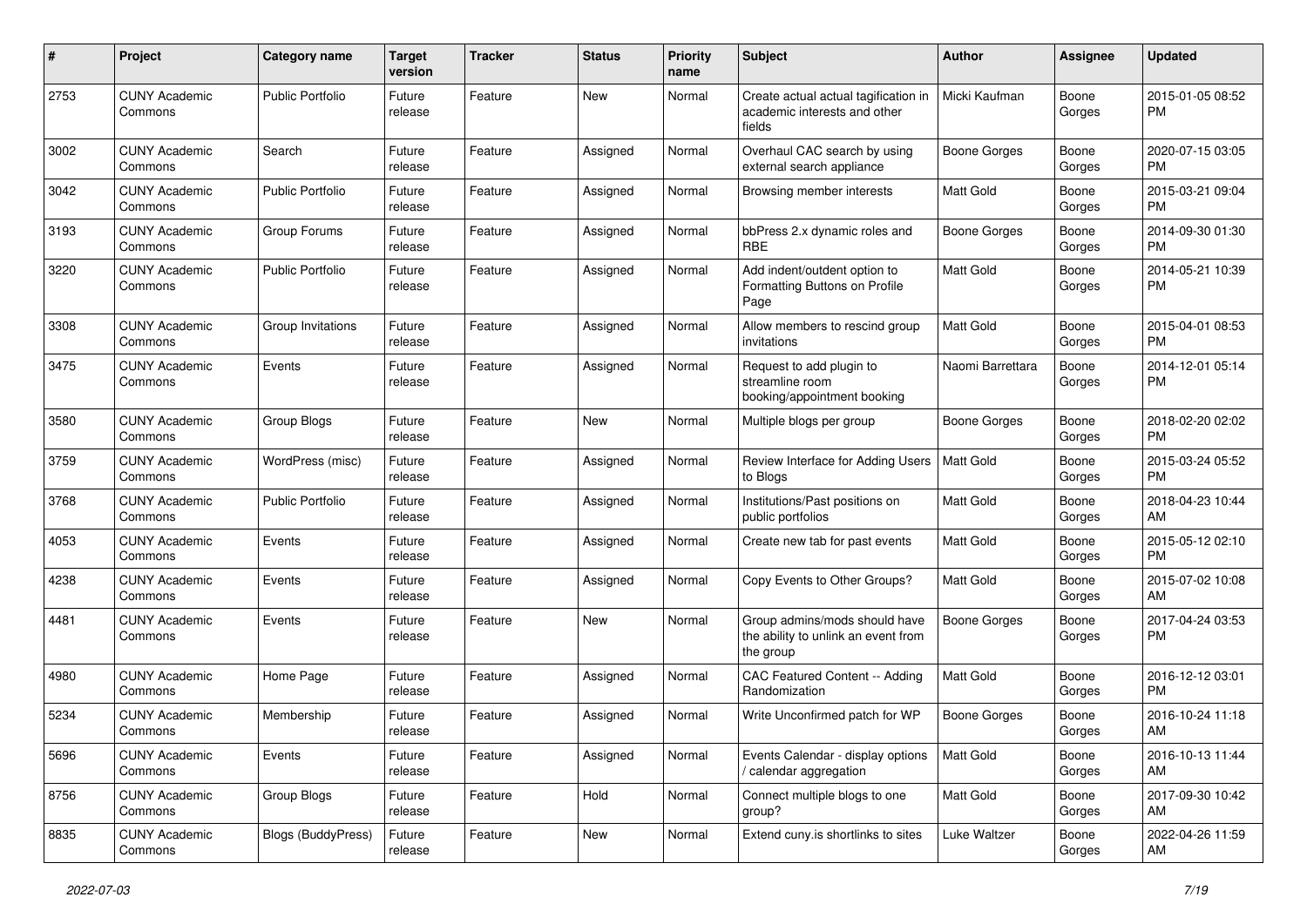| #     | <b>Project</b>                  | <b>Category name</b>       | <b>Target</b><br>version | <b>Tracker</b> | <b>Status</b>        | <b>Priority</b><br>name | <b>Subject</b>                                                                             | <b>Author</b>       | Assignee        | <b>Updated</b>                |
|-------|---------------------------------|----------------------------|--------------------------|----------------|----------------------|-------------------------|--------------------------------------------------------------------------------------------|---------------------|-----------------|-------------------------------|
| 8836  | <b>CUNY Academic</b><br>Commons | <b>Blogs (BuddyPress)</b>  | Future<br>release        | Feature        | Assigned             | Normal                  | Redesign site launch process                                                               | <b>Matt Gold</b>    | Boone<br>Gorges | 2019-10-03 02:49<br><b>PM</b> |
| 8900  | <b>CUNY Academic</b><br>Commons | Accessibility              | Future<br>release        | Feature        | Assigned             | Normal                  | Look into tools to enforce<br>accessibility in WP environment                              | <b>Matt Gold</b>    | Boone<br>Gorges | 2022-04-26 11:59<br>AM        |
| 8901  | <b>CUNY Academic</b><br>Commons | Accessibility              | Future<br>release        | Feature        | Assigned             | Normal                  | Theme analysis for accessibility                                                           | <b>Matt Gold</b>    | Boone<br>Gorges | 2022-04-26 11:59<br>AM        |
| 9895  | <b>CUNY Academic</b><br>Commons | Onboarding                 | Future<br>release        | Feature        | Assigned             | Normal                  | Add "Accept Invitation"<br>link/button/function to Group<br>and/or Site invitation emails? | Luke Waltzer        | Boone<br>Gorges | 2018-06-07 12:42<br><b>PM</b> |
| 9947  | <b>CUNY Academic</b><br>Commons | <b>WordPress Plugins</b>   | Future<br>release        | Feature        | Reporter<br>Feedback | Normal                  | Install H5P quiz plugin                                                                    | <b>Matt Gold</b>    | Boone<br>Gorges | 2018-09-11 11:01<br>AM        |
| 10226 | <b>CUNY Academic</b><br>Commons | Courses                    | Future<br>release        | Feature        | New                  | Normal                  | Add "My Courses" to drop down<br>list                                                      | scott voth          | Boone<br>Gorges | 2021-11-19 12:42<br><b>PM</b> |
| 10368 | <b>CUNY Academic</b><br>Commons |                            | Future<br>release        | Feature        | Assigned             | Normal                  | Use ORCID data to populate<br>academic profile page                                        | Stephen Francoeu    | Boone<br>Gorges | 2018-09-25 01:53<br><b>PM</b> |
| 11531 | <b>CUNY Academic</b><br>Commons | Events                     | Future<br>release        | Feature        | <b>New</b>           | Normal                  | Main Events calendar should<br>include non-public events that<br>user has access to        | scott voth          | Boone<br>Gorges | 2019-06-11 10:00<br>AM        |
| 11945 | <b>CUNY Academic</b><br>Commons | Reckoning                  | Future<br>release        | Feature        | Reporter<br>Feedback | Normal                  | Add Comments bubble to<br>Reckoning views                                                  | <b>Boone Gorges</b> | Boone<br>Gorges | 2019-11-12 05:14<br><b>PM</b> |
| 12042 | <b>CUNY Academic</b><br>Commons | <b>Email Notifications</b> | Future<br>release        | Feature        | New                  | Normal                  | Improved error logging for BPGES<br>send queue                                             | <b>Boone Gorges</b> | Boone<br>Gorges | 2021-11-19 12:25<br><b>PM</b> |
| 12091 | <b>CUNY Academic</b><br>Commons | <b>Group Files</b>         | Future<br>release        | Feature        | New                  | Normal                  | Improved pre-upload file validation   Boone Gorges<br>for bp-group-documents               |                     | Boone<br>Gorges | 2019-11-14 01:21<br><b>PM</b> |
| 12121 | <b>CUNY Academic</b><br>Commons | <b>WordPress Plugins</b>   | 2.0.3                    | Feature        | Reporter<br>Feedback | Normal                  | Embedding H5P Iframes on<br>Commons Site                                                   | Laurie Hurson       | Boone<br>Gorges | 2022-06-29 11:32<br>AM        |
| 12911 | <b>CUNY Academic</b><br>Commons |                            | Not tracked              | Feature        | <b>New</b>           | Normal                  | Block access to xmlrpc.php based<br>on User-Agent                                          | Boone Gorges        | Boone<br>Gorges | 2020-06-09 05:12<br><b>PM</b> |
| 13370 | <b>CUNY Academic</b><br>Commons | Group Library              | Future<br>release        | Feature        | <b>New</b>           | Normal                  | Library bulk deletion and folder<br>editing                                                | Colin McDonald      | Boone<br>Gorges | 2020-10-13 10:41<br>AM        |
| 13466 | <b>CUNY Academic</b><br>Commons | Cavalcade                  | Future<br>release        | Feature        | New                  | Normal                  | Automated cleanup for duplicate<br>Cavalcade tasks                                         | Boone Gorges        | Boone<br>Gorges | 2020-10-13 05:24<br><b>PM</b> |
| 13835 | <b>CUNY Academic</b><br>Commons | WordPress (misc)           | Future<br>release        | Feature        | New                  | Normal                  | Allow OneSearch widget to have<br>'CUNY' as campus                                         | Boone Gorges        | Boone<br>Gorges | 2021-11-19 12:39<br><b>PM</b> |
| 14184 | <b>CUNY Academic</b><br>Commons | <b>Public Portfolio</b>    | Future<br>release        | Feature        | New                  | Normal                  | Centralized mechanism for storing<br>Campus affiliations                                   | <b>Boone Gorges</b> | Boone<br>Gorges | 2022-01-04 11:35<br>AM        |
| 14309 | <b>CUNY Academic</b><br>Commons | Group Library              | Future<br>release        | Feature        | <b>New</b>           | Normal                  | Better handling of<br>bp_group_document file download<br>attempts when file is not present | <b>Boone Gorges</b> | Boone<br>Gorges | 2021-11-19 12:28<br><b>PM</b> |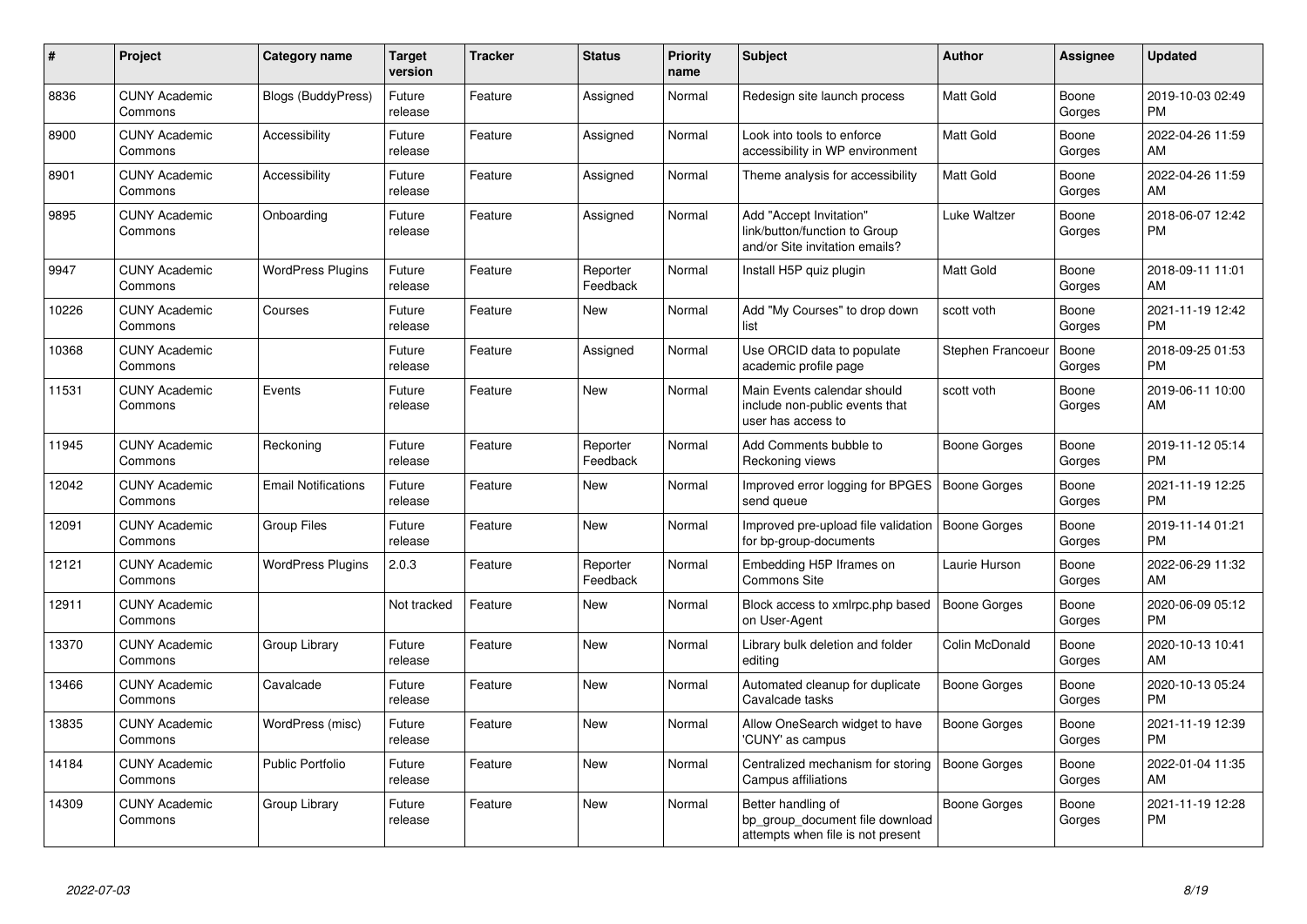| #     | <b>Project</b>                  | Category name              | Target<br>version | <b>Tracker</b> | <b>Status</b>        | <b>Priority</b><br>name | <b>Subject</b>                                                    | <b>Author</b>           | Assignee           | <b>Updated</b>                |
|-------|---------------------------------|----------------------------|-------------------|----------------|----------------------|-------------------------|-------------------------------------------------------------------|-------------------------|--------------------|-------------------------------|
| 15604 | <b>CUNY Academic</b><br>Commons | <b>Email Notifications</b> | Future<br>release | Feature        | Assigned             | Normal                  | <b>Restructure Commons Group</b><br>Digest Email Messages         | <b>Matt Gold</b>        | Boone<br>Gorges    | 2022-05-26 10:45<br>AM.       |
| 15883 | <b>CUNY Academic</b><br>Commons |                            | 2.1.0             | Feature        | New                  | Normal                  | Release BPGES update                                              | Boone Gorges            | Boone<br>Gorges    | 2022-05-26 10:39<br><b>AM</b> |
| 16092 | <b>CUNY Academic</b><br>Commons |                            | Future<br>release | Feature        | Hold                 | Normal                  | Don't show main site in Site<br>search results                    | Boone Gorges            | Boone<br>Gorges    | 2022-05-17 03:12<br><b>PM</b> |
| 9207  | <b>CUNY Academic</b><br>Commons |                            | Future<br>release | Support        | Reporter<br>Feedback | Normal                  | display dashboards made in<br>Tableau?                            | Marilyn Weber           | Boone<br>Gorges    | 2018-04-10 10:42<br>AM        |
| 9211  | <b>CUNY Academic</b><br>Commons | <b>WordPress Plugins</b>   | Future<br>release | Support        | Reporter<br>Feedback | Normal                  | Auto-Role Setting in Forum Plugin<br>Causing Some Confusion       | Luke Waltzer            | Boone<br>Gorges    | 2018-03-13 11:44<br>AM        |
| 9941  | <b>CUNY Academic</b><br>Commons | Wiki                       | Not tracked       | Support        | Assigned             | Normal                  | Wiki functionality                                                | <b>Matt Gold</b>        | Boone<br>Gorges    | 2018-06-26 10:57<br><b>AM</b> |
| 11386 | <b>CUNY Academic</b><br>Commons | WordPress - Media          | Not tracked       | Support        | Reporter<br>Feedback | Normal                  | disappearing images                                               | scott voth              | Boone<br>Gorges    | 2019-05-14 10:32<br>AM        |
| 11449 | <b>CUNY Academic</b><br>Commons | WordPress - Media          | Not tracked       | Support        | Reporter<br>Feedback | Normal                  | Cloning Media Library for JITP<br>from Staging to Production Site | <b>Patrick DeDauw</b>   | Boone<br>Gorges    | 2019-05-13 12:00<br><b>PM</b> |
| 11496 | <b>CUNY Academic</b><br>Commons | <b>Public Portfolio</b>    | 1.15.2            | Support        | <b>New</b>           | Normal                  | Replace Twitter Icon on Member<br>Portfolio page                  | scott voth              | Boone<br>Gorges    | 2019-06-06 01:03<br><b>PM</b> |
| 15767 | <b>CUNY Academic</b><br>Commons | WordPress (misc)           |                   | Support        | <b>New</b>           | Normal                  | Site loading slowly                                               | scott voth              | Boone<br>Gorges    | 2022-04-04 08:56<br><b>PM</b> |
| 6014  | <b>CUNY Academic</b><br>Commons | Publicity                  | Future<br>release | Publicity      | Reporter<br>Feedback | Normal                  | Google search listing                                             | Matt Gold               | Boone<br>Gorges    | 2016-09-21 03:48<br><b>PM</b> |
| 14504 | <b>CUNY Academic</b><br>Commons |                            | Not tracked       | Publicity      | Reporter<br>Feedback | Normal                  | Adding showcases to home page<br>menu                             | Laurie Hurson           | Boone<br>Gorges    | 2022-01-19 03:26<br><b>PM</b> |
| 4592  | <b>CUNY Academic</b><br>Commons | Events                     | Future<br>release | Design/UX      | New                  | Normal                  | Event Creation - Venue Dropdown<br>Slow                           | Samantha Raddatz        | Boone<br>Gorges    | 2015-09-14 04:56<br><b>PM</b> |
| 4903  | <b>CUNY Academic</b><br>Commons | Events                     | Future<br>release | Design/UX      | Assigned             | Normal                  | Improving visual appearance of<br>event calendars                 | <b>Matt Gold</b>        | Boone<br>Gorges    | 2016-10-13 11:51<br>AM        |
| 5182  | <b>CUNY Academic</b><br>Commons | Social Paper               | Future<br>release | Design/UX      | New                  | Normal                  | "Publishing" a private paper on<br>social paper?                  | Raffi<br>Khatchadourian | Boone<br>Gorges    | 2016-10-13 04:12<br><b>PM</b> |
| 15210 | <b>CUNY Academic</b><br>Commons | Analytics                  | Not tracked       | Design/UX      | <b>New</b>           | Normal                  | Google Analytics improvements                                     | Colin McDonald          | Boone<br>Gorges    | 2022-05-24 10:47<br><b>AM</b> |
| 5827  | <b>CUNY Academic</b><br>Commons | <b>Public Portfolio</b>    | Future<br>release | Bug            | Assigned             | Normal                  | Academic Interests square bracket<br>links not working            | scott voth              | Chris Stein        | 2016-08-11 11:59<br><b>PM</b> |
| 365   | <b>CUNY Academic</b><br>Commons | WordPress (misc)           | Future<br>release | Feature        | Assigned             | Normal                  | <b>Create Mouseover Tooltips</b><br>throughout Site               | Matt Gold               | Chris Stein        | 2015-11-09 06:18<br><b>PM</b> |
| 1544  | <b>CUNY Academic</b><br>Commons | Groups (misc)              | Future<br>release | Feature        | Reporter<br>Feedback | Normal                  | Group Filtering and Sorting                                       | Matt Gold               | <b>Chris Stein</b> | 2019-03-01 02:25<br>PM        |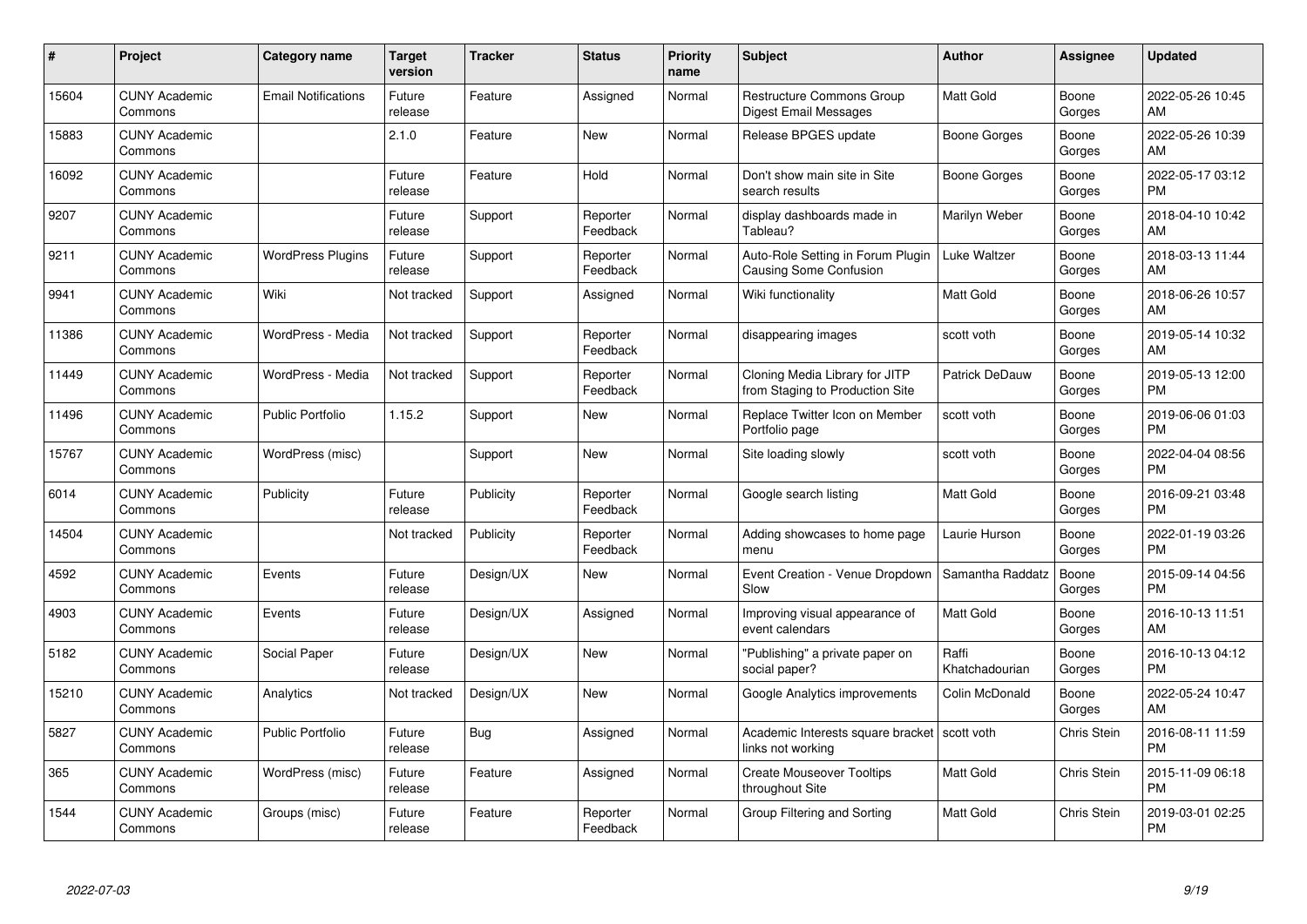| #     | Project                                                                 | Category name                  | Target<br>version | <b>Tracker</b> | <b>Status</b> | <b>Priority</b><br>name | <b>Subject</b>                                                      | Author              | Assignee            | <b>Updated</b>                |
|-------|-------------------------------------------------------------------------|--------------------------------|-------------------|----------------|---------------|-------------------------|---------------------------------------------------------------------|---------------------|---------------------|-------------------------------|
| 2754  | <b>CUNY Academic</b><br>Commons                                         | Design                         | Future<br>release | Feature        | Assigned      | Normal                  | Determine strategy for CAC logo<br>handling in top header           | Micki Kaufman       | Chris Stein         | 2015-01-05 08:53<br><b>PM</b> |
| 2832  | <b>CUNY Academic</b><br>Commons                                         | <b>Public Portfolio</b>        | Future<br>release | Feature        | Assigned      | Normal                  | Improve interface for (not)<br>auto-linking profile fields          | <b>Boone Gorges</b> | Chris Stein         | 2015-01-05 08:52<br><b>PM</b> |
| 2881  | <b>CUNY Academic</b><br>Commons                                         | <b>Public Portfolio</b>        | Future<br>release | Feature        | Assigned      | Normal                  | Redesign the UX for Profiles                                        | Chris Stein         | Chris Stein         | 2016-10-13 12:45<br><b>PM</b> |
| 3330  | <b>CUNY Academic</b><br>Commons                                         | My Commons                     | Future<br>release | Feature        | Assigned      | Normal                  | "Commons Information" tool                                          | <b>Boone Gorges</b> | Chris Stein         | 2014-09-22 08:46<br><b>PM</b> |
| 3770  | <b>CUNY Academic</b><br>Commons                                         | <b>Public Portfolio</b>        | Future<br>release | Feature        | Assigned      | Normal                  | Improve Layout/Formatting of<br>Positions Area on Public Portfolios | <b>Matt Gold</b>    | Chris Stein         | 2015-04-01 09:17<br><b>PM</b> |
| 9028  | <b>CUNY Academic</b><br>Commons                                         | Onboarding                     | Future<br>release | Feature        | Assigned      | Normal                  | suggest groups to new members<br>during the registration process    | <b>Matt Gold</b>    | Chris Stein         | 2018-10-24 12:34<br><b>PM</b> |
| 10354 | <b>CUNY Academic</b><br>Commons                                         | <b>Public Portfolio</b>        | Future<br>release | Feature        | New           | Normal                  | Opt out of Having a Profile Page                                    | scott voth          | Chris Stein         | 2020-05-12 10:43<br>AM        |
| 860   | <b>CUNY Academic</b><br>Commons                                         | Design                         | Future<br>release | Design/UX      | Assigned      | Normal                  | <b>Standardize Button Treatment</b><br>Across the Commons           | Chris Stein         | Chris Stein         | 2014-05-01 09:45<br>AM        |
| 3059  | <b>CUNY Academic</b><br>Commons                                         | Group Forums                   | Future<br>release | Design/UX      | New           | Normal                  | Forum Post Permissable Content<br><b>Explanatory Text</b>           | Chris Stein         | Chris Stein         | 2015-04-02 11:27<br>AM        |
| 8078  | <b>CUNY Academic</b><br>Commons                                         | <b>WordPress Plugins</b>       | Future<br>release | System Upgrade | Assigned      | Normal                  | <b>CommentPress Updates</b>                                         | Margaret Galvan     | Christian<br>Wach   | 2017-05-08 03:49<br><b>PM</b> |
| 13199 | <b>CUNY Academic</b><br>Commons                                         | Group Forums                   | Future<br>release | Feature        | New           | Normal                  | Favoring Groups over bbPress<br>plugin                              | Colin McDonald      | Colin<br>McDonald   | 2021-11-19 12:28<br><b>PM</b> |
| 4438  | <b>CUNY Academic</b><br>Commons                                         | Events                         | Future<br>release | Bug            | Assigned      | Normal                  | Events Calendar - Export<br><b>Recurring Events</b>                 | scott voth          | Daniel Jones        | 2016-05-23 04:25<br><b>PM</b> |
| 5268  | <b>CUNY Academic</b><br>Commons                                         | Group Forums                   | Future<br>release | <b>Bug</b>     | Assigned      | Normal                  | Long-time to post to multiple<br>groups                             | Luke Waltzer        | Daniel Jones        | 2016-09-07 06:31<br><b>PM</b> |
| 2167  | <b>CUNY Academic</b><br>Commons                                         | WordPress (misc)               | Future<br>release | Bug            | Assigned      | Normal                  | CAC-Livestream Plugin Issues                                        | Michael Smith       | Dominic<br>Giglio   | 2015-01-02 03:06<br><b>PM</b> |
| 412   | <b>CUNY Academic</b><br>Commons                                         | <b>WordPress Themes</b>        | Future<br>release | Feature        | Assigned      | Normal                  | <b>Featured Themes</b>                                              | <b>Matt Gold</b>    | Dominic<br>Giglio   | 2015-01-05 08:44<br><b>PM</b> |
| 12062 | AD/O365 Transition<br>from NonMatric to<br><b>Matriculated Students</b> |                                |                   | Feature        | In Progress   | Normal                  | create solution and console<br>project                              | Emilio Rodriguez    | Emilio<br>Rodriguez | 2019-11-12 03:56<br>PM        |
| 9835  | <b>CUNY Academic</b><br>Commons                                         | Group Forums                   | Future<br>release | <b>Bug</b>     | Assigned      | Normal                  | add a "like" function?                                              | Marilyn Weber       | <b>Erik Trainer</b> | 2018-06-05 01:49<br><b>PM</b> |
| 13331 | <b>CUNY Academic</b><br>Commons                                         | Site cloning                   | Future<br>release | Bug            | New           | Normal                  | Combine Site Template and Clone   Boone Gorges<br>operations        |                     | Jeremy Felt         | 2021-11-19 12:39<br><b>PM</b> |
| 13891 | <b>CUNY Academic</b><br>Commons                                         | Internal Tools and<br>Workflow | 2.1.0             | Feature        | New           | Normal                  | Migrate automated linting to<br>GitHub Actions                      | Boone Gorges        | Jeremy Felt         | 2022-06-29 11:13<br>AM        |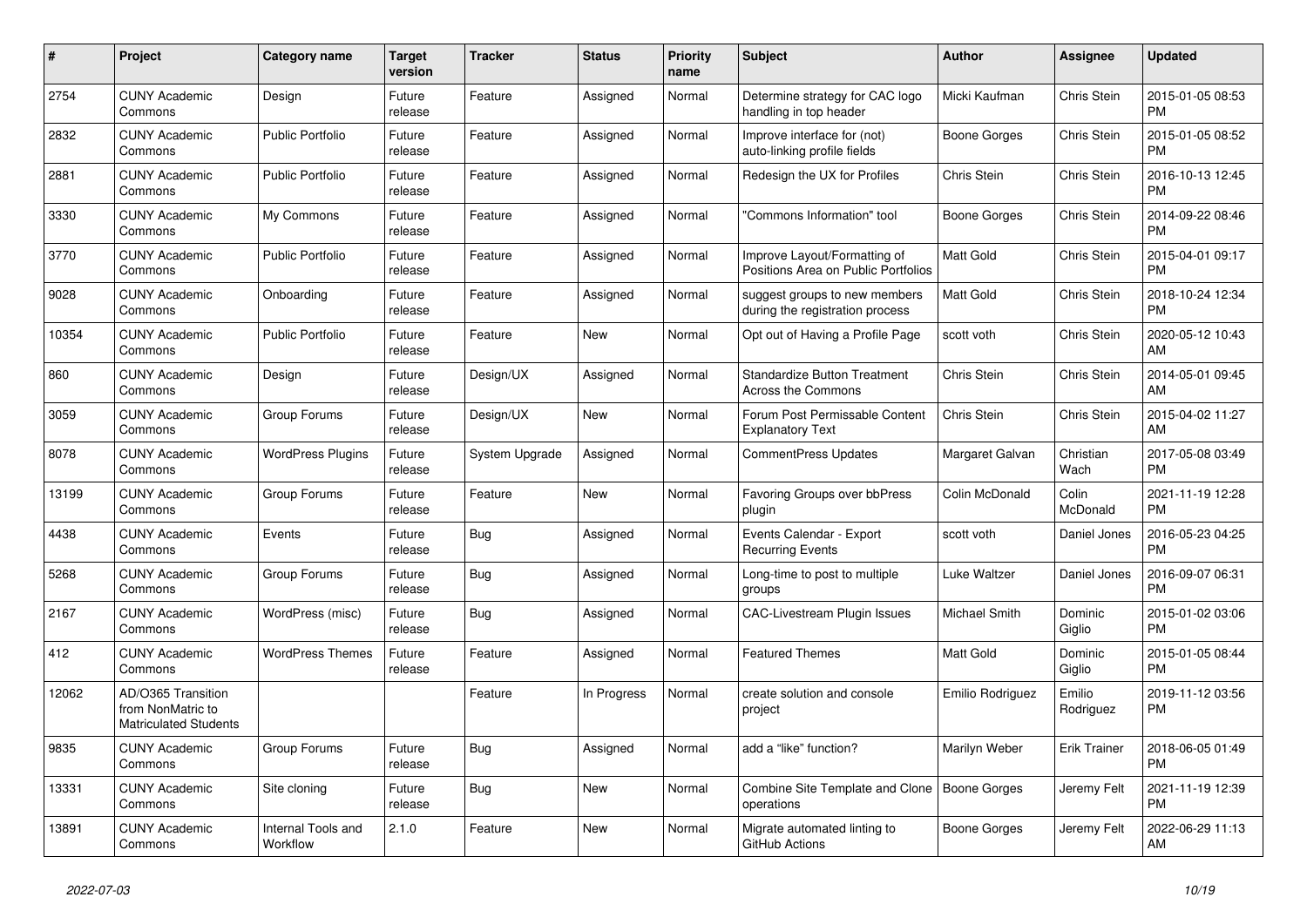| #     | Project                         | <b>Category name</b>           | <b>Target</b><br>version | <b>Tracker</b> | <b>Status</b>        | <b>Priority</b><br>name | Subject                                                                               | Author                  | <b>Assignee</b>    | <b>Updated</b>                |
|-------|---------------------------------|--------------------------------|--------------------------|----------------|----------------------|-------------------------|---------------------------------------------------------------------------------------|-------------------------|--------------------|-------------------------------|
| 15194 | <b>CUNY Academic</b><br>Commons | Internal Tools and<br>Workflow | 2.1.0                    | Feature        | New                  | Normal                  | PHPCS sniff for un-restored<br>switch to blog() calls                                 | <b>Boone Gorges</b>     | Jeremy Felt        | 2022-05-26 10:45<br>AM        |
| 11879 | <b>CUNY Academic</b><br>Commons |                                | Not tracked              | <b>Bug</b>     | New                  | Normal                  | Hypothesis comments appearing<br>on multiple, different pdfs across<br>blogs          | Laurie Hurson           | Laurie Hurson      | 2019-09-19 02:39<br><b>PM</b> |
| 11517 | <b>CUNY Academic</b><br>Commons |                                | Not tracked              | Feature        | Assigned             | Normal                  | wp-accessibility plugin should not<br>strip 'target="_blank"' by default              | <b>Boone Gorges</b>     | Laurie Hurson      | 2019-09-24 09:57<br>AM        |
| 12446 | <b>CUNY Academic</b><br>Commons | Groups (misc)                  | Future<br>release        | Feature        | Reporter<br>Feedback | Normal                  | Toggle default site to group forum<br>posting                                         | Laurie Hurson           | Laurie Hurson      | 2020-03-10 11:57<br>AM        |
| 8666  | <b>CUNY Academic</b><br>Commons | Teaching                       | Not tracked              | Documentation  | Assigned             | Normal                  | Create Teaching on the Commons<br>Resource Page                                       | <b>Matt Gold</b>        | Laurie Hurson      | 2019-09-23 03:16<br><b>PM</b> |
| 14475 | <b>CUNY Academic</b><br>Commons |                                | Not tracked              | Publicity      | New                  | Normal                  | <b>OER Showcase Page</b>                                                              | Laurie Hurson           | Laurie Hurson      | 2021-09-14 10:46<br>AM        |
| 5955  | <b>CUNY Academic</b><br>Commons | Outreach                       | Future<br>release        | Feature        | Assigned             | Normal                  | Create auto-newsletter for<br>commons members                                         | <b>Matt Gold</b>        | Luke Waltzer       | 2016-08-30 10:34<br>AM        |
| 6078  | <b>CUNY Academic</b><br>Commons | <b>Blogs (BuddyPress)</b>      | Future<br>release        | Feature        | New                  | Normal                  | <b>Explore Adding Network Blog</b><br>Metadata Plugin                                 | Luke Waltzer            | Luke Waltzer       | 2016-10-11 10:29<br><b>PM</b> |
| 2666  | <b>CUNY Academic</b><br>Commons | About page                     | Not tracked              | Documentation  | Assigned             | Normal                  | <b>Update About Text</b>                                                              | Chris Stein             | Luke Waltzer       | 2016-03-04 11:19<br>AM        |
| 7828  | <b>CUNY Academic</b><br>Commons |                                | Not tracked              | Feature        | Assigned             | Normal                  | Theme Assessment 2017                                                                 | Margaret Galvan         | Margaret<br>Galvan | 2017-05-02 10:41<br><b>PM</b> |
| 8211  | <b>CUNY Academic</b><br>Commons | <b>WordPress Themes</b>        | Future<br>release        | Feature        | New                  | Normal                  | Theme Suggestions: Material<br>Design-Inspired Themes                                 | Margaret Galvan         | Margaret<br>Galvan | 2017-08-07 02:48<br><b>PM</b> |
| 12392 | <b>CUNY Academic</b><br>Commons | Help/Codex                     | Not tracked              | Documentation  | New                  | Normal                  | <b>Updates to Common Commons</b><br>Questions on Help Page                            | scott voth              | Margaret<br>Galvan | 2020-02-11 10:53<br>AM        |
| 6298  | <b>CUNY Academic</b><br>Commons | User Experience                | Not tracked              | Design/UX      | Assigned             | Normal                  | Examine data from survey                                                              | <b>Matt Gold</b>        | Margaret<br>Galvan | 2016-10-14 12:16<br><b>PM</b> |
| 8837  | <b>CUNY Academic</b><br>Commons |                                | Not tracked              | Feature        | Assigned             | Normal                  | Create a form to request info from<br>people requesting premium<br>themes and plugins | <b>Matt Gold</b>        | Marilyn<br>Weber   | 2017-11-14 03:35<br><b>PM</b> |
| 9420  | <b>CUNY Academic</b><br>Commons | cuny.is                        | Not tracked              | Feature        | New                  | Normal                  | Request for http://cuny.is/streams                                                    | Raffi<br>Khatchadourian | Marilyn<br>Weber   | 2018-04-02 10:08<br>AM        |
| 12382 | <b>CUNY Academic</b><br>Commons | Membership                     | Not tracked              | Support        | New                  | Normal                  | Email request change                                                                  | Marilyn Weber           | Marilyn<br>Weber   | 2020-02-06 12:56<br>PM        |
| 3509  | <b>CUNY Academic</b><br>Commons | Publicity                      | 1.7                      | Publicity      | New                  | Normal                  | Create 1.7 digital signage imagery                                                    | Micki Kaufman           | Marilyn<br>Weber   | 2014-10-01 12:40<br>PM.       |
| 3691  | <b>CUNY Academic</b><br>Commons | <b>WordPress Plugins</b>       | Future<br>release        | <b>Bug</b>     | New                  | Normal                  | <b>WPMU Domain Mapping</b><br>Debugging on cdev                                       | Raymond Hoh             | Matt Gold          | 2014-12-12 09:04<br>AM        |
| 4972  | <b>CUNY Academic</b><br>Commons | Analytics                      | Not tracked              | <b>Bug</b>     | New                  | Normal                  | <b>Newsletter Analytics</b>                                                           | Stephen Real            | Matt Gold          | 2015-12-09 12:54<br><b>PM</b> |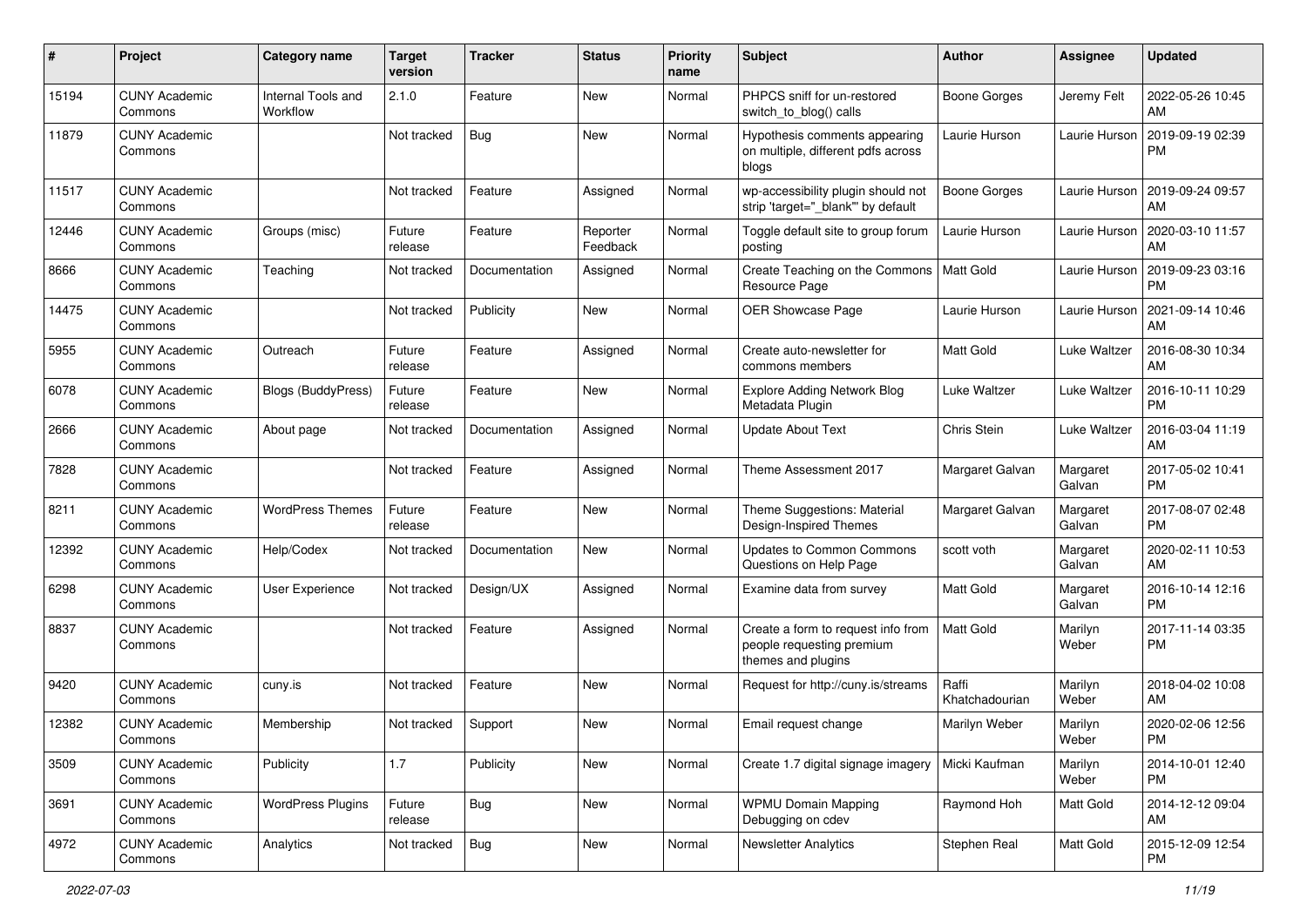| #     | <b>Project</b>                  | Category name            | <b>Target</b><br>version | <b>Tracker</b> | <b>Status</b>        | <b>Priority</b><br>name | <b>Subject</b>                                                                       | <b>Author</b>                | Assignee           | <b>Updated</b>                |
|-------|---------------------------------|--------------------------|--------------------------|----------------|----------------------|-------------------------|--------------------------------------------------------------------------------------|------------------------------|--------------------|-------------------------------|
| 3657  | <b>CUNY Academic</b><br>Commons | WordPress (misc)         | Not tracked              | Feature        | <b>New</b>           | Normal                  | Create alert for GC email<br>addresses                                               | <b>Matt Gold</b>             | Matt Gold          | 2016-04-14 11:29<br><b>PM</b> |
| 8898  | <b>CUNY Academic</b><br>Commons | Social Paper             | Not tracked              | Feature        | Assigned             | Normal                  | Usage data on docs and social<br>paper                                               | Matt Gold                    | Matt Gold          | 2017-11-16 11:32<br>AM        |
| 2573  | <b>NYCDH Community</b><br>Site  |                          |                          | Feature        | Reporter<br>Feedback | Normal                  | Add dh nyc twitter list feed to site                                                 | <b>Mark Newton</b>           | Matt Gold          | 2013-05-16 11:42<br><b>PM</b> |
| 2175  | <b>CUNY Academic</b><br>Commons | WordPress (misc)         | Not tracked              | Support        | Assigned             | Normal                  | Subscibe 2 vs. Jetpack<br>subscription options                                       | local admin                  | Matt Gold          | 2016-01-26 04:58<br><b>PM</b> |
| 8607  | <b>CUNY Academic</b><br>Commons |                          | Not tracked              | Support        | New                  | Normal                  | Paypal?                                                                              | Marilyn Weber                | Matt Gold          | 2018-05-15 01:37<br><b>PM</b> |
| 10839 | <b>CUNY Academic</b><br>Commons | About page               | Not tracked              | Support        | New                  | Normal                  | <b>Mission Statement Needs</b><br>Revision                                           | scott voth                   | Matt Gold          | 2018-12-26 10:58<br>AM        |
| 11493 | <b>CUNY Academic</b><br>Commons | Domain Mapping           | Not tracked              | Support        | Reporter<br>Feedback | Normal                  | Domain Mapping Request - Talia<br>Schaffer                                           | scott voth                   | <b>Matt Gold</b>   | 2019-08-06 08:39<br>AM        |
| 11545 | <b>CUNY Academic</b><br>Commons | <b>WordPress Plugins</b> | Not tracked              | Support        | New                  | Normal                  | <b>Twitter searches in WordPress</b>                                                 | Gina Cherry                  | Matt Gold          | 2019-09-23 01:03<br><b>PM</b> |
| 12484 | <b>CUNY Academic</b><br>Commons |                          | Not tracked              | Support        | Reporter<br>Feedback | Normal                  | Sign up Code for COIL Course<br>starting in March                                    | Laurie Hurson                | Matt Gold          | 2020-03-02 02:26<br><b>PM</b> |
| 9015  | <b>CUNY Academic</b><br>Commons | Groups (misc)            | Not tracked              | Outreach       | Assigned             | Normal                  | Email group admins the email<br>addresses of their groups                            | <b>Matt Gold</b>             | Matt Gold          | 2018-01-02 09:54<br>AM        |
| 4225  | <b>CUNY Academic</b><br>Commons | DiRT Integration         | Future<br>release        | Design/UX      | <b>New</b>           | Normal                  | Add information to DIRT page (in<br>Create a Group)                                  | Samantha Raddatz   Matt Gold |                    | 2015-06-26 03:14<br><b>PM</b> |
| 8902  | <b>CUNY Academic</b><br>Commons | Design                   | Not tracked              | Feature        | Assigned             | Normal                  | Report back on research on<br><b>BuddyPress themes</b>                               | Matt Gold                    | Michael Smith      | 2017-11-10 12:31<br><b>PM</b> |
| 3506  | <b>CUNY Academic</b><br>Commons | Publicity                | 1.7                      | Publicity      | <b>New</b>           | Normal                  | Prepare 1.7 email messaging                                                          | Micki Kaufman                | Micki<br>Kaufman   | 2014-10-01 12:36<br><b>PM</b> |
| 7624  | <b>CUNY Academic</b><br>Commons | BuddyPress (misc)        | Future<br>release        | Design/UX      | <b>New</b>           | Normal                  | <b>BP Notifications</b>                                                              | Luke Waltzer                 | Paige Dupont       | 2017-02-08 10:43<br><b>PM</b> |
| 11393 | <b>CUNY Academic</b><br>Commons |                          | Not tracked              | Publicity      | <b>New</b>           | Normal                  | After 1.15 release, ceate a hero<br>slide and post about adding a site<br>to a group | scott voth                   | Patrick<br>Sweeney | 2019-05-14 10:32<br>AM        |
| 3939  | <b>CUNY Academic</b><br>Commons | <b>WordPress Plugins</b> | Future<br>release        | Bug            | Hold                 | Normal                  | Activity stream support for<br>Co-Authors Plus plugin                                | Raymond Hoh                  | Raymond<br>Hoh     | 2015-11-09 06:13<br><b>PM</b> |
| 4388  | <b>CUNY Academic</b><br>Commons | WordPress (misc)         | Future<br>release        | Bug            | Assigned             | Normal                  | Repeated request for<br>authentication.                                              | Alice.Lynn<br>McMichael      | Raymond<br>Hoh     | 2015-08-11 07:35<br><b>PM</b> |
| 5282  | <b>CUNY Academic</b><br>Commons | Social Paper             | Future<br>release        | <b>Bug</b>     | New                  | Normal                  | Replying via email directs to paper<br>but not individual comment.                   | Marilyn Weber                | Raymond<br>Hoh     | 2016-03-02 01:48<br><b>PM</b> |
| 6671  | <b>CUNY Academic</b><br>Commons | Reply By Email           | Not tracked              | Bug            | Assigned             | Normal                  | "Post too often" RBE error<br>message                                                | <b>Matt Gold</b>             | Raymond<br>Hoh     | 2016-11-11 09:55<br>AM        |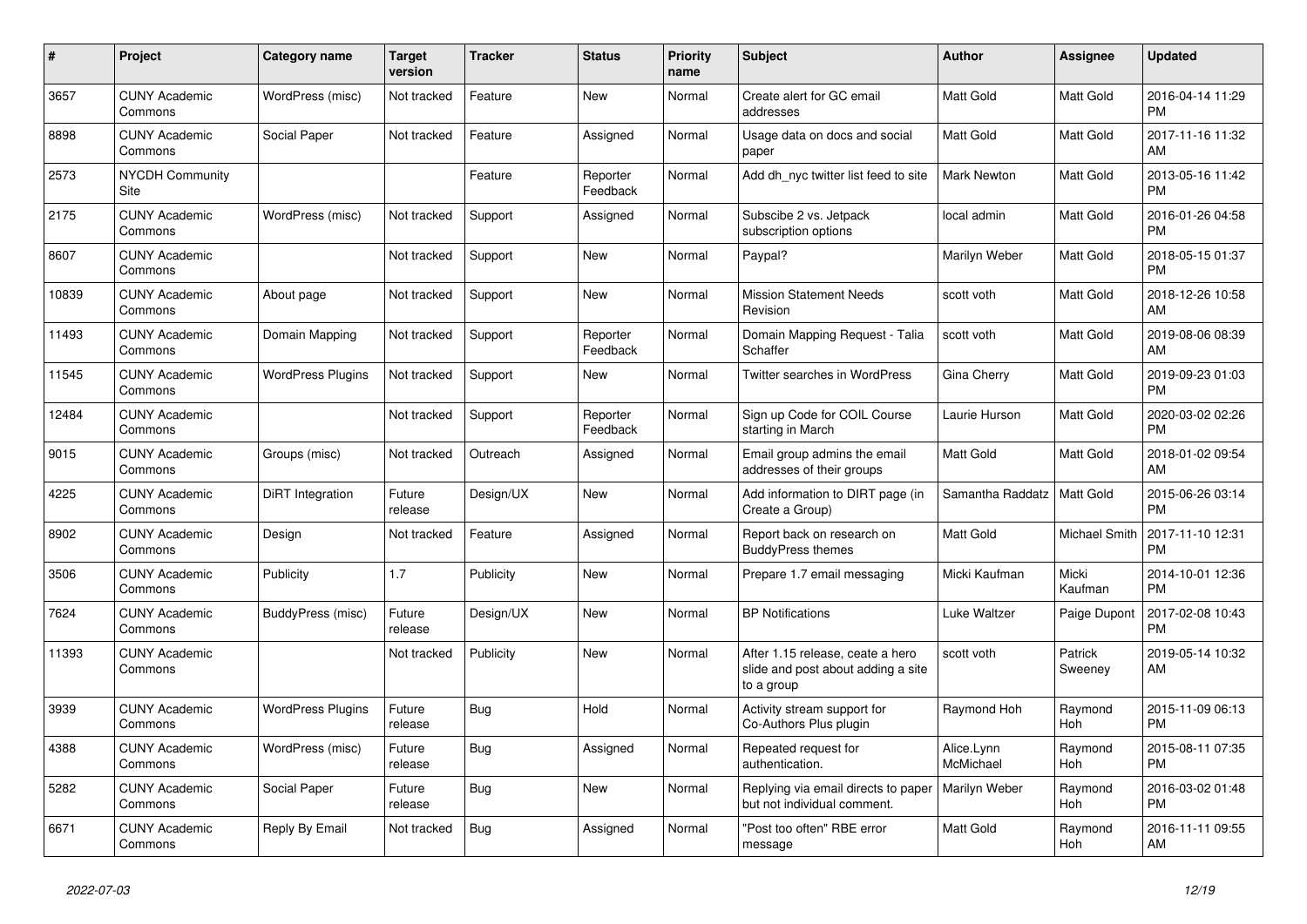| $\#$  | Project                               | <b>Category name</b>     | <b>Target</b><br>version | <b>Tracker</b> | <b>Status</b>        | Priority<br>name | <b>Subject</b>                                                  | <b>Author</b>           | <b>Assignee</b> | <b>Updated</b>                |
|-------|---------------------------------------|--------------------------|--------------------------|----------------|----------------------|------------------|-----------------------------------------------------------------|-------------------------|-----------------|-------------------------------|
| 6995  | <b>CUNY Academic</b><br>Commons       | Home Page                | Not tracked              | <b>Bug</b>     | Assigned             | Normal           | member filter on homepage not<br>working                        | <b>Matt Gold</b>        | Raymond<br>Hoh  | 2016-12-11 09:46<br><b>PM</b> |
| 7928  | <b>CUNY Academic</b><br>Commons       | Group Forums             | Not tracked              | Bug            | <b>New</b>           | Normal           | Duplicate Forum post                                            | Luke Waltzer            | Raymond<br>Hoh  | 2017-04-11 09:27<br><b>PM</b> |
| 8991  | <b>CUNY Academic</b><br>Commons       | Reply By Email           | Not tracked              | Bug            | Hold                 | Normal           | RBE duplicate email message<br>issue                            | Matt Gold               | Raymond<br>Hoh  | 2018-02-18 08:53<br><b>PM</b> |
| 9060  | <b>CUNY Academic</b><br>Commons       | Commons In A Box         | Not tracked              | <b>Bug</b>     | Hold                 | Normal           | Problems with CBox image library<br>upload                      | Lisa Rhody              | Raymond<br>Hoh  | 2018-01-10 03:26<br><b>PM</b> |
| 9346  | <b>CUNY Academic</b><br>Commons       | WordPress (misc)         | Not tracked              | Bug            | <b>New</b>           | Normal           | Clone cetls.bmcc.cuny.edu for<br>development                    | Owen Roberts            | Raymond<br>Hoh  | 2018-03-06 05:35<br><b>PM</b> |
| 10262 | <b>CUNY Academic</b><br>Commons       |                          | Not tracked              | Bug            | Reporter<br>Feedback | Normal           | Newsletter Plugin: Broken Image<br>at Bottom of All Newsletters | Mark Webb               | Raymond<br>Hoh  | 2018-08-30 05:17<br><b>PM</b> |
| 11243 | <b>CUNY Academic</b><br>Commons       | BuddyPress (misc)        | Future<br>release        | Bug            | <b>New</b>           | Normal           | Audit bp-custom.php                                             | Raymond Hoh             | Raymond<br>Hoh  | 2022-04-26 11:59<br>AM        |
| 11649 | <b>CUNY Academic</b><br>Commons       | <b>WordPress Plugins</b> | 2.0.3                    | Bug            | In Progress          | Normal           | CC license displayed on every<br>page                           | Gina Cherry             | Raymond<br>Hoh  | 2022-06-29 11:32<br>AM        |
| 13328 | <b>CUNY Academic</b><br>Commons       | Group Forums             | Not tracked              | Bug            | Reporter<br>Feedback | Normal           | cross-posting in two related<br>groups                          | Marilyn Weber           | Raymond<br>Hoh  | 2020-09-15 10:39<br><b>PM</b> |
| 13430 | <b>CUNY Academic</b><br>Commons       | Reply By Email           | Not tracked              | Bug            | New                  | Normal           | Delay in RBE                                                    | Luke Waltzer            | Raymond<br>Hoh  | 2020-10-13 11:16<br>AM        |
| 14496 | <b>CUNY Academic</b><br>Commons       | Domain Mapping           | Future<br>release        | <b>Bug</b>     | <b>New</b>           | Normal           | Mapped domain SSO uses<br>third-party cookies                   | Raymond Hoh             | Raymond<br>Hoh  | 2021-05-24 04:03<br><b>PM</b> |
| 15516 | <b>CUNY Academic</b><br>Commons       | <b>WordPress Plugins</b> |                          | Bug            | Reporter<br>Feedback | Normal           | Can't publish or save draft of post<br>on wordpress.com         | Raffi<br>Khatchadourian | Raymond<br>Hoh  | 2022-03-02 05:52<br><b>PM</b> |
| 16177 | <b>CUNY Academic</b><br>Commons       | Reply By Email           |                          | Bug            | New                  | Normal           | Switch to Inbound mode for RBE                                  | Raymond Hoh             | Raymond<br>Hoh  | 2022-05-30 04:32<br><b>PM</b> |
| 16245 | <b>CUNY Academic</b><br>Commons       | WordPress (misc)         |                          | Bug            | Reporter<br>Feedback | Normal           | Save Button missing on<br>WordPress Profile page                | scott voth              | Raymond<br>Hoh  | 2022-06-16 03:09<br><b>PM</b> |
| 16319 | <b>CUNY Academic</b><br>Commons       | <b>WordPress Plugins</b> | 2.0.3                    | <b>Bug</b>     | New                  | Normal           | <b>Request for Events Calendar Pro</b><br>5.14.2 update         | Raymond Hoh             | Raymond<br>Hoh  | 2022-07-01 04:16<br><b>PM</b> |
| 8992  | <b>NYCDH Community</b><br><b>Site</b> |                          |                          | Bug            | Assigned             | Normal           | Multiple RBE error reports                                      | <b>Matt Gold</b>        | Raymond<br>Hoh  | 2017-12-11 05:43<br><b>PM</b> |
| 3192  | <b>CUNY Academic</b><br>Commons       | Group Forums             | Future<br>release        | Feature        | Assigned             | Normal           | Customizable forum views for<br>bbPress 2.x group forums        | Boone Gorges            | Raymond<br>Hoh  | 2015-11-09 12:47<br><b>PM</b> |
| 3517  | <b>CUNY Academic</b><br>Commons       | My Commons               | Future<br>release        | Feature        | Assigned             | Normal           | Mute/Unmute My Commons<br>updates                               | <b>Matt Gold</b>        | Raymond<br>Hoh  | 2015-11-09 01:19<br><b>PM</b> |
| 3536  | CUNY Academic<br>Commons              | My Commons               | Future<br>release        | Feature        | Assigned             | Normal           | Infinite Scroll on My Commons<br>page                           | <b>Matt Gold</b>        | Raymond<br>Hoh  | 2015-04-13 04:42<br><b>PM</b> |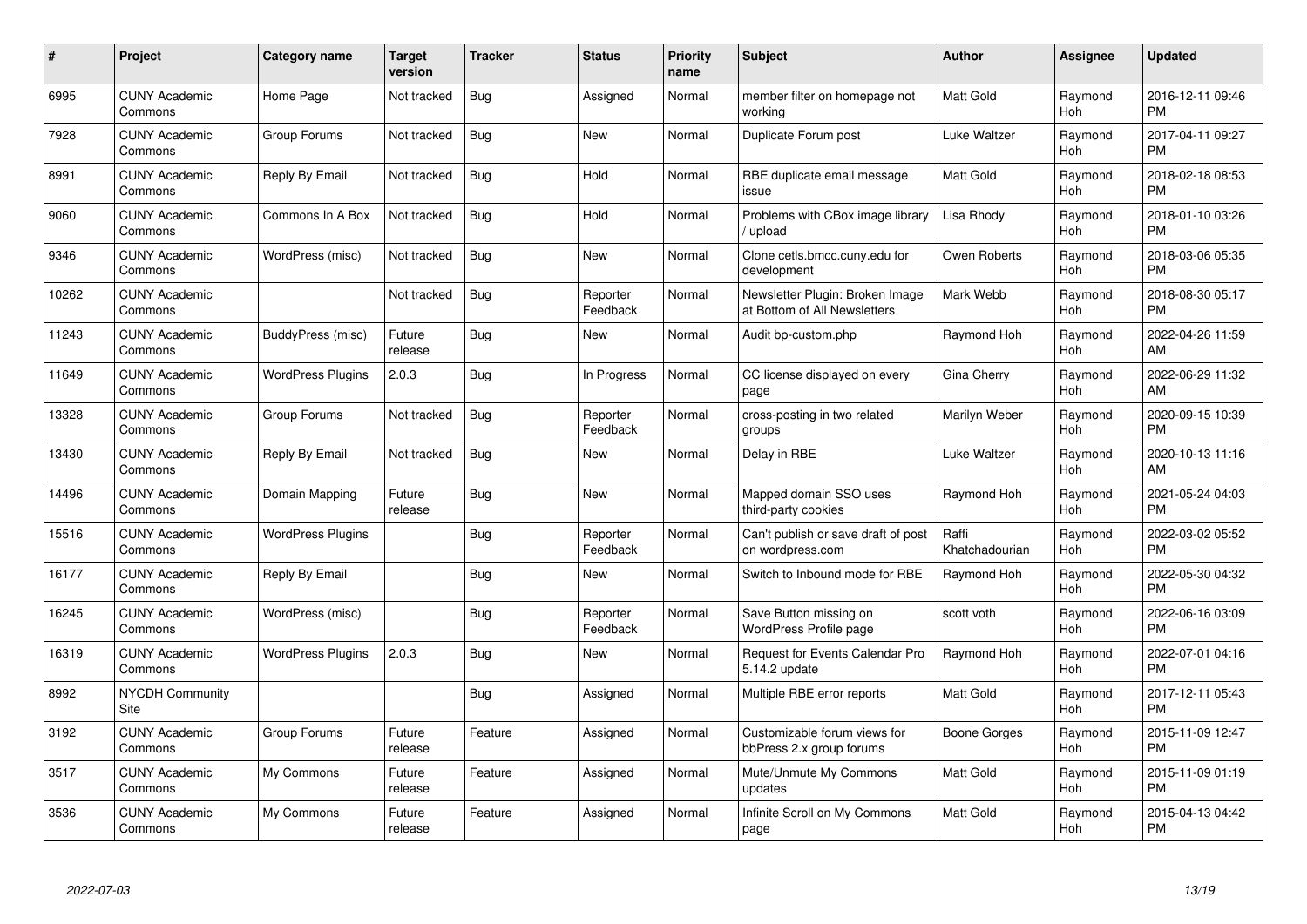| #     | Project                         | Category name            | <b>Target</b><br>version | <b>Tracker</b> | <b>Status</b>        | <b>Priority</b><br>name | <b>Subject</b>                                                  | <b>Author</b>      | <b>Assignee</b> | <b>Updated</b>                |
|-------|---------------------------------|--------------------------|--------------------------|----------------|----------------------|-------------------------|-----------------------------------------------------------------|--------------------|-----------------|-------------------------------|
| 3662  | <b>CUNY Academic</b><br>Commons | <b>SEO</b>               | Future<br>release        | Feature        | Assigned             | Normal                  | Duplicate Content/SEO/Google<br>issues                          | <b>Matt Gold</b>   | Raymond<br>Hoh  | 2015-04-13 04:37<br><b>PM</b> |
| 7115  | <b>CUNY Academic</b><br>Commons | Groups (misc)            | Future<br>release        | Feature        | Reporter<br>Feedback | Normal                  | make licensing info clear during<br>group creation              | <b>Matt Gold</b>   | Raymond<br>Hoh  | 2020-12-08 11:32<br>AM        |
| 8976  | <b>CUNY Academic</b><br>Commons | Reply By Email           | Not tracked              | Feature        | Assigned             | Normal                  | Package RBE new topics posting?                                 | Matt Gold          | Raymond<br>Hoh  | 2017-12-04 02:34<br><b>PM</b> |
| 10659 | <b>CUNY Academic</b><br>Commons | Group Forums             | Future<br>release        | Feature        | Assigned             | Normal                  | Post to multiple groups via email                               | Matt Gold          | Raymond<br>Hoh  | 2018-11-15 12:54<br>AM        |
| 13358 | <b>CUNY Academic</b><br>Commons | Group Forums             | Future<br>release        | Feature        | <b>New</b>           | Normal                  | Improved UI for group forum<br>threading settings               | Boone Gorges       | Raymond<br>Hoh  | 2021-11-19 12:27<br><b>PM</b> |
| 2571  | <b>NYCDH Community</b><br>Site  |                          |                          | Feature        | Assigned             | Normal                  | Add Google custom search box to<br>homepage                     | <b>Mark Newton</b> | Raymond<br>Hoh  | 2013-05-18 07:49<br><b>PM</b> |
| 2574  | <b>NYCDH Community</b><br>Site  |                          |                          | Feature        | Assigned             | Normal                  | Add Way to Upload Files to<br>Groups                            | <b>Mark Newton</b> | Raymond<br>Hoh  | 2013-05-18 07:46<br><b>PM</b> |
| 3492  | <b>CUNY Academic</b><br>Commons | <b>WordPress Themes</b>  | Future<br>release        | Support        | Assigned             | Normal                  | Add CBOX theme to the<br>Commons                                | scott voth         | Raymond<br>Hoh  | 2014-10-08 05:55<br><b>PM</b> |
| 9729  | <b>CUNY Academic</b><br>Commons | <b>SEO</b>               | Not tracked              | Support        | New                  | Normal                  | 503 Errors showing on<br>newlaborforum.cuny.edu                 | Diane Krauthamer   | Raymond<br>Hoh  | 2018-05-22 04:48<br><b>PM</b> |
| 11149 | <b>CUNY Academic</b><br>Commons |                          | Not tracked              | Support        | Reporter<br>Feedback | Normal                  | comments getting blocked                                        | Marilyn Weber      | Raymond<br>Hoh  | 2019-03-26 11:40<br>AM        |
| 11624 | <b>CUNY Academic</b><br>Commons | WordPress (misc)         | Not tracked              | Support        | New                  | Normal                  | Change pages into posts or swap<br>database for a Commons site? | Stephen Klein      | Raymond<br>Hoh  | 2019-07-09 11:04<br>AM        |
| 12004 | <b>CUNY Academic</b><br>Commons |                          | Not tracked              | Support        | Reporter<br>Feedback | Normal                  | Notifications for spam blog<br>comments                         | Gina Cherry        | Raymond<br>Hoh  | 2019-11-01 12:05<br><b>PM</b> |
| 12741 | <b>CUNY Academic</b><br>Commons | <b>WordPress Plugins</b> | Not tracked              | Support        | Reporter<br>Feedback | Normal                  | Tableau Public Viz Block                                        | Marilyn Weber      | Raymond<br>Hoh  | 2020-05-12 11:00<br>AM        |
| 13286 | <b>CUNY Academic</b><br>Commons |                          | Not tracked              | Support        | <b>New</b>           | Normal                  | problem connecting with<br><b>WordPress app</b>                 | Marilyn Weber      | Raymond<br>Hoh  | 2020-09-08 11:16<br>AM        |
| 13946 | <b>CUNY Academic</b><br>Commons | <b>WordPress Plugins</b> | 2.1.0                    | Support        | Assigned             | Normal                  | <b>Custom Embed handler For</b><br>OneDrive files               | scott voth         | Raymond<br>Hoh  | 2022-05-26 10:46<br>AM        |
| 14983 | <b>CUNY Academic</b><br>Commons | WordPress (misc)         | Not tracked              | Support        | Reporter<br>Feedback | Normal                  | "Read More" tag not working                                     | Rebecca Krisel     | Raymond<br>Hoh  | 2021-11-23 01:17<br><b>PM</b> |
| 14994 | <b>CUNY Academic</b><br>Commons | cdev.gc.cuny.edu         | Not tracked              | Support        | In Progress          | Normal                  | Clear Cache on CDEV                                             | scott voth         | Raymond<br>Hoh  | 2021-12-07 03:51<br><b>PM</b> |
| 16110 | <b>CUNY Academic</b><br>Commons |                          |                          | Support        | Reporter<br>Feedback | Normal                  | remove Creative Commons<br>license from pages?                  | Marilyn Weber      | Raymond<br>Hoh  | 2022-05-17 06:11<br><b>PM</b> |
| 3369  | <b>CUNY Academic</b><br>Commons | Reply By Email           | Not tracked              | Outreach       | Hold                 | Normal                  | Release reply by email to WP<br>plugin directory                | <b>Matt Gold</b>   | Raymond<br>Hoh  | 2016-03-01 12:46<br><b>PM</b> |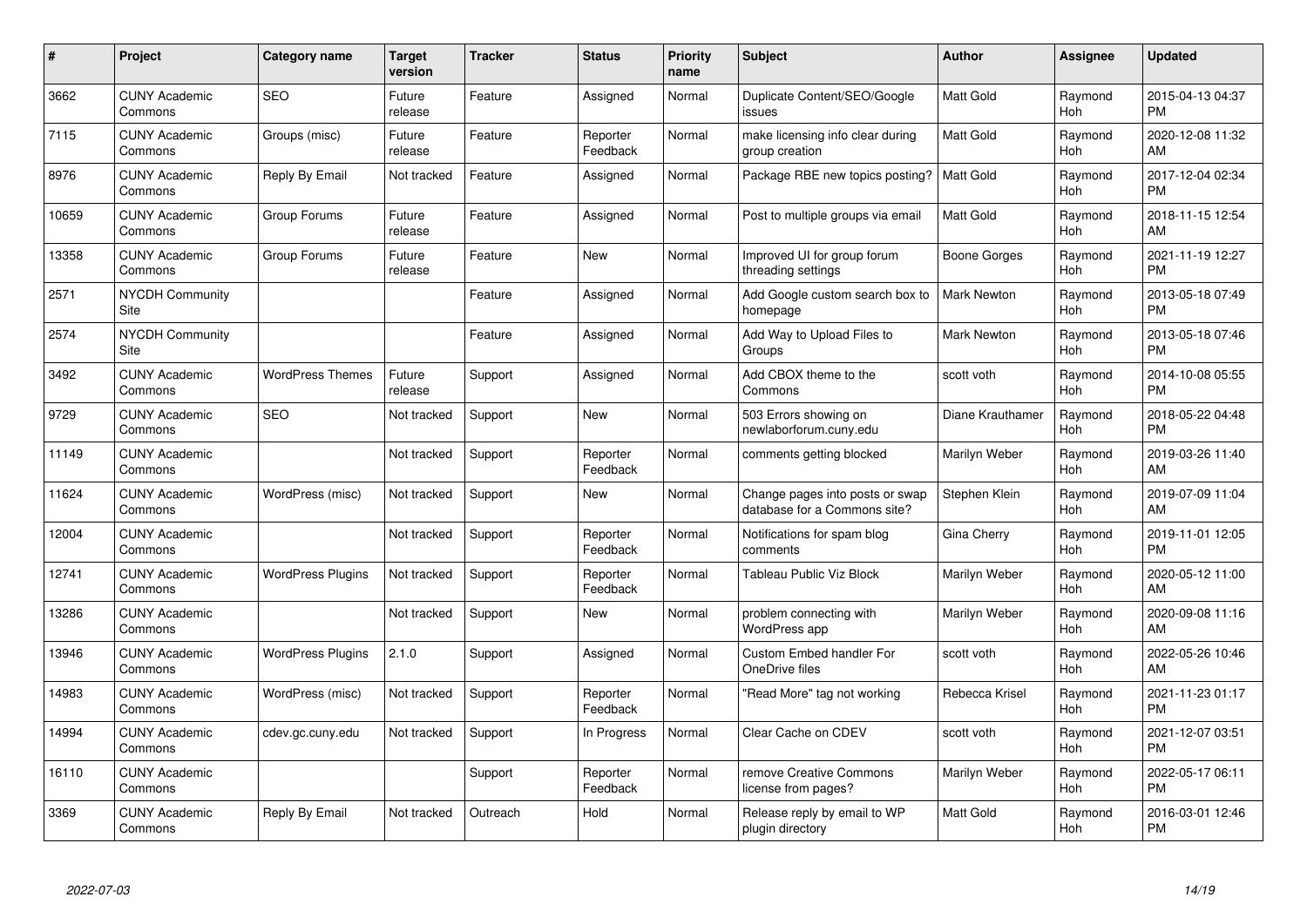| #    | Project                         | <b>Category name</b>     | Target<br>version | <b>Tracker</b> | <b>Status</b>        | Priority<br>name | <b>Subject</b>                                                        | <b>Author</b>     | <b>Assignee</b>     | <b>Updated</b>                |
|------|---------------------------------|--------------------------|-------------------|----------------|----------------------|------------------|-----------------------------------------------------------------------|-------------------|---------------------|-------------------------------|
| 3577 | <b>CUNY Academic</b><br>Commons | My Commons               | Future<br>release | Design/UX      | Assigned             | Normal           | Replies to items in My Commons                                        | <b>Matt Gold</b>  | Raymond<br>Hoh      | 2015-04-09 05:19<br><b>PM</b> |
| 497  | <b>CUNY Academic</b><br>Commons | <b>WordPress Plugins</b> | Future<br>release | Feature        | Assigned             | Normal           | Drag and Drop Ordering on<br><b>Gallery Post Plugin</b>               | Matt Gold         | Ron Rennick         | 2015-11-09 06:18<br><b>PM</b> |
| 4661 | <b>CUNY Academic</b><br>Commons | <b>User Experience</b>   | Future<br>release | Bug            | Assigned             | Normal           | <b>Simplify Events text</b>                                           | <b>Matt Gold</b>  | Samantha<br>Raddatz | 2015-10-02 09:06<br><b>PM</b> |
| 5317 | <b>CUNY Academic</b><br>Commons | Group Blogs              | Not tracked       | <b>Bug</b>     | Reporter<br>Feedback | Normal           | Notifications of New Post Didn't<br>Come                              | Luke Waltzer      | Samantha<br>Raddatz | 2016-03-21 10:41<br><b>PM</b> |
| 308  | <b>CUNY Academic</b><br>Commons | Registration             | Future<br>release | Feature        | <b>New</b>           | Normal           | Group recommendations for<br>signup process                           | Boone Gorges      | Samantha<br>Raddatz | 2015-11-09 05:07<br><b>PM</b> |
| 481  | <b>CUNY Academic</b><br>Commons | Groups (misc)            | Future<br>release | Feature        | Assigned             | Normal           | ability to archive inactive groups<br>and blogs                       | Michael Mandiberg | Samantha<br>Raddatz | 2015-11-09 05:56<br><b>PM</b> |
| 653  | <b>CUNY Academic</b><br>Commons | <b>Group Blogs</b>       | Future<br>release | Feature        | Assigned             | Normal           | Redesign Integration of Groups<br>and Blogs                           | Matt Gold         | Samantha<br>Raddatz | 2015-11-09 05:40<br><b>PM</b> |
| 1105 | <b>CUNY Academic</b><br>Commons | WordPress (misc)         | Future<br>release | Feature        | Assigned             | Normal           | Rephrase Blog Privacy Options                                         | <b>Matt Gold</b>  | Samantha<br>Raddatz | 2015-11-09 06:19<br><b>PM</b> |
| 3458 | <b>CUNY Academic</b><br>Commons | Groups (misc)            | Future<br>release | Feature        | Assigned             | Normal           | Filter Members of Group by<br>Campus                                  | Michael Smith     | Samantha<br>Raddatz | 2014-09-26 08:32<br><b>PM</b> |
| 3473 | <b>CUNY Academic</b><br>Commons | <b>User Experience</b>   | Future<br>release | Feature        | Assigned             | Normal           | Commons profile: Add help info<br>about "Positions" replacing "title" | Keith Miyake      | Samantha<br>Raddatz | 2015-11-09 02:28<br>PM        |
| 5225 | <b>CUNY Academic</b><br>Commons | Registration             | Future<br>release | Feature        | Assigned             | Normal           | On-boarding Issues                                                    | Luke Waltzer      | Samantha<br>Raddatz | 2016-02-12 02:58<br><b>PM</b> |
| 5397 | <b>CUNY Academic</b><br>Commons | Social Paper             | Future<br>release | Feature        | New                  | Normal           | frustrating to have to<br>enable/disable in SP                        | Marilyn Weber     | Samantha<br>Raddatz | 2016-04-20 03:39<br><b>PM</b> |
| 4986 | <b>CUNY Academic</b><br>Commons | ZenDesk                  | Not tracked       | Support        | Assigned             | Normal           | Prepare documentation for<br>Zendesk re web widget                    | Matt Gold         | Samantha<br>Raddatz | 2016-02-25 03:09<br>PM.       |
| 5298 | <b>CUNY Academic</b><br>Commons |                          | Not tracked       | Publicity      | New                  | Normal           | Survey Pop-Up Text                                                    | Samantha Raddatz  | Samantha<br>Raddatz | 2016-03-22 12:27<br><b>PM</b> |
| 4027 | <b>CUNY Academic</b><br>Commons | Commons In A Box         | Not tracked       | Design/UX      | Assigned             | Normal           | Usability review of CBOX update<br>procedures                         | Matt Gold         | Samantha<br>Raddatz | 2015-05-11 06:36<br><b>PM</b> |
| 4221 | <b>CUNY Academic</b><br>Commons | Group Forums             | Future<br>release | Design/UX      | Assigned             | Normal           | Add 'Number of Posts' display<br>option to Forum page                 | Samantha Raddatz  | Samantha<br>Raddatz | 2015-06-26 02:21<br><b>PM</b> |
| 4226 | <b>CUNY Academic</b><br>Commons | <b>BuddyPress Docs</b>   | Future<br>release | Design/UX      | New                  | Normal           | Add option to connect a Doc with<br>a Group                           | Samantha Raddatz  | Samantha<br>Raddatz | 2015-09-09 04:08<br><b>PM</b> |
| 4235 | <b>CUNY Academic</b><br>Commons |                          | Not tracked       | Design/UX      | Assigned             | Normal           | Explore user experience around<br>comments on forum topics vs docs    | <b>Matt Gold</b>  | Samantha<br>Raddatz | 2015-07-21 10:23<br>AM        |
| 4253 | <b>CUNY Academic</b><br>Commons | <b>Public Portfolio</b>  | Future<br>release | Design/UX      | <b>New</b>           | Normal           | Encourage users to add portfolio<br>content                           | Samantha Raddatz  | Samantha<br>Raddatz | 2015-07-07 11:32<br>AM        |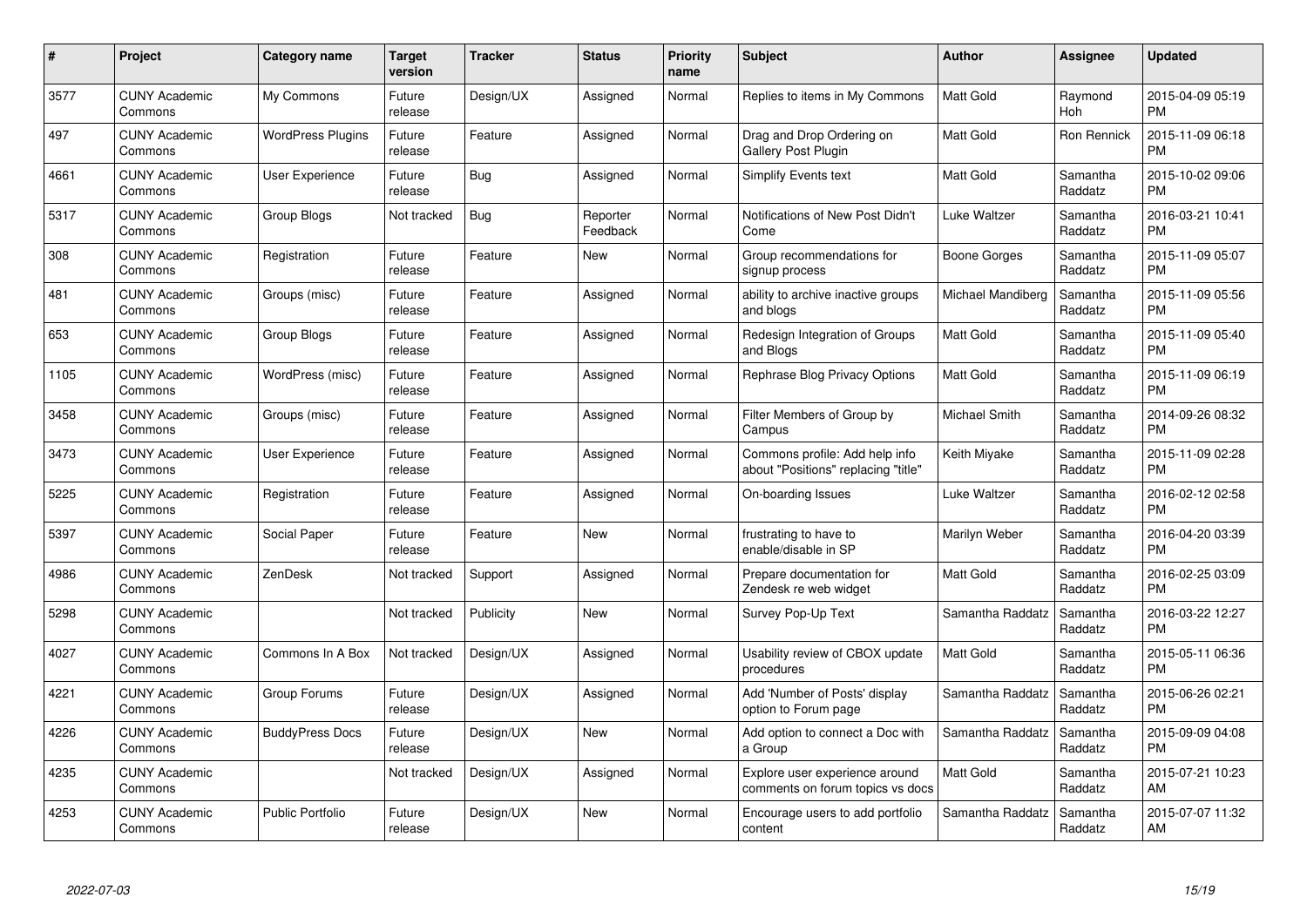| #     | Project                         | <b>Category name</b>        | <b>Target</b><br>version | <b>Tracker</b> | <b>Status</b>        | <b>Priority</b><br>name | Subject                                                                                                                                      | Author                  | Assignee            | <b>Updated</b>                |
|-------|---------------------------------|-----------------------------|--------------------------|----------------|----------------------|-------------------------|----------------------------------------------------------------------------------------------------------------------------------------------|-------------------------|---------------------|-------------------------------|
| 4404  | <b>CUNY Academic</b><br>Commons | <b>Public Portfolio</b>     | Future<br>release        | Design/UX      | Assigned             | Normal                  | Change color of permissions info<br>on portfolio editing interface                                                                           | <b>Matt Gold</b>        | Samantha<br>Raddatz | 2015-08-11 05:28<br><b>PM</b> |
| 4622  | <b>CUNY Academic</b><br>Commons | <b>Public Portfolio</b>     | Future<br>release        | Design/UX      | New                  | Normal                  | <b>Profile Visibility Settings</b>                                                                                                           | Samantha Raddatz        | Samantha<br>Raddatz | 2015-09-21 12:18<br><b>PM</b> |
| 5183  | <b>CUNY Academic</b><br>Commons | Social Paper                | Future<br>release        | Design/UX      | <b>New</b>           | Normal                  | Creating a new paper when<br>viewing an existing paper                                                                                       | Raffi<br>Khatchadourian | Samantha<br>Raddatz | 2016-02-02 12:09<br><b>PM</b> |
| 10439 | <b>CUNY Academic</b><br>Commons | Design                      | 2.1.0                    | Design/UX      | <b>New</b>           | Normal                  | Create Style Guide for Commons                                                                                                               | Sonja Leix              | Sara Cannon         | 2022-06-28 01:43<br><b>PM</b> |
| 10580 | <b>CUNY Academic</b><br>Commons | Information<br>Architecture | Future<br>release        | Design/UX      | <b>New</b>           | Normal                  | Primary nav item review                                                                                                                      | Boone Gorges            | Sara Cannon         | 2022-06-28 01:29<br><b>PM</b> |
| 5826  | <b>CUNY Academic</b><br>Commons | <b>WordPress Plugins</b>    | Future<br>release        | Support        | Reporter<br>Feedback | Normal                  | <b>Remove Subscription Options</b><br>plugin from directory                                                                                  | Sarah Morgano           | Sarah<br>Morgano    | 2016-10-21 04:14<br><b>PM</b> |
| 2612  | <b>CUNY Academic</b><br>Commons |                             | Not tracked              | Publicity      | Assigned             | Normal                  | Pinterest site for the Commons                                                                                                               | local admin             | Sarah<br>Morgano    | 2016-03-04 11:19<br>AM        |
| 3510  | <b>CUNY Academic</b><br>Commons | Publicity                   | 1.7                      | Publicity      | Assigned             | Normal                  | Post on the News Blog re: 'My<br>Commons'                                                                                                    | Micki Kaufman           | Sarah<br>Morgano    | 2014-10-15 11:18<br>AM        |
| 3511  | <b>CUNY Academic</b><br>Commons | Publicity                   | 1.7                      | Publicity      | Assigned             | Normal                  | Social media for 1.7                                                                                                                         | Micki Kaufman           | Sarah<br>Morgano    | 2014-10-14 03:32<br><b>PM</b> |
| 6115  | <b>CUNY Academic</b><br>Commons | Publicity                   | Not tracked              | Feature        | Assigned             | Normal                  | create digital signage for GC                                                                                                                | <b>Matt Gold</b>        | scott voth          | 2016-10-11 10:09<br><b>PM</b> |
| 9908  | <b>CUNY Academic</b><br>Commons |                             | Not tracked              | Feature        | <b>New</b>           | Normal                  | Is it possible to send email<br>updates to users (or an email<br>address not on the list) for only a<br>single page AFTER being<br>prompted? | <b>Michael Shields</b>  | scott voth          | 2018-06-11 01:34<br><b>PM</b> |
| 14394 | <b>CUNY Academic</b><br>Commons |                             | Not tracked              | Feature        | New                  | Normal                  | Commons News Site - redesign                                                                                                                 | scott voth              | scott voth          | 2021-09-14 10:46<br>AM        |
| 14787 | <b>CUNY Academic</b><br>Commons | Plugin Packages             | Future<br>release        | Feature        | New                  | Normal                  | Creating a "Design" plugin<br>package                                                                                                        | Laurie Hurson           | scott voth          | 2022-04-27 04:56<br><b>PM</b> |
| 636   | <b>CUNY Academic</b><br>Commons | WordPress (misc)            | Not tracked              | Support        | Assigned             | Normal                  | Create Lynda.com-like Table of<br>Contents for Prospective Tutorial<br>Screencasts                                                           | <b>Matt Gold</b>        | scott voth          | 2016-02-23 03:12<br><b>PM</b> |
| 11883 | <b>CUNY Academic</b><br>Commons | Help/Codex                  | Not tracked              | Support        | <b>New</b>           | Normal                  | Need Embedding Help Page<br>Update (Tableau)                                                                                                 | Anthony Wheeler         | scott voth          | 2019-09-24 08:49<br>AM        |
| 12247 | <b>CUNY Academic</b><br>Commons | Publicity                   | Not tracked              | Support        | New                  | Normal                  | Screenshot of First Commons<br>Homepage                                                                                                      | scott voth              | scott voth          | 2020-01-14 12:08<br><b>PM</b> |
| 3524  | <b>CUNY Academic</b><br>Commons | Documentation               | Not tracked              | Documentation  | Assigned             | Normal                  | Post describing all you can do<br>when starting up a new blog/group                                                                          | Matt Gold               | scott voth          | 2014-10-04 12:56<br><b>PM</b> |
| 3565  | <b>CUNY Academic</b><br>Commons | My Commons                  | Not tracked              | Documentation  | New                  | Normal                  | Load Newest inconsistencies                                                                                                                  | Chris Stein             | scott voth          | 2015-11-09 01:16<br><b>PM</b> |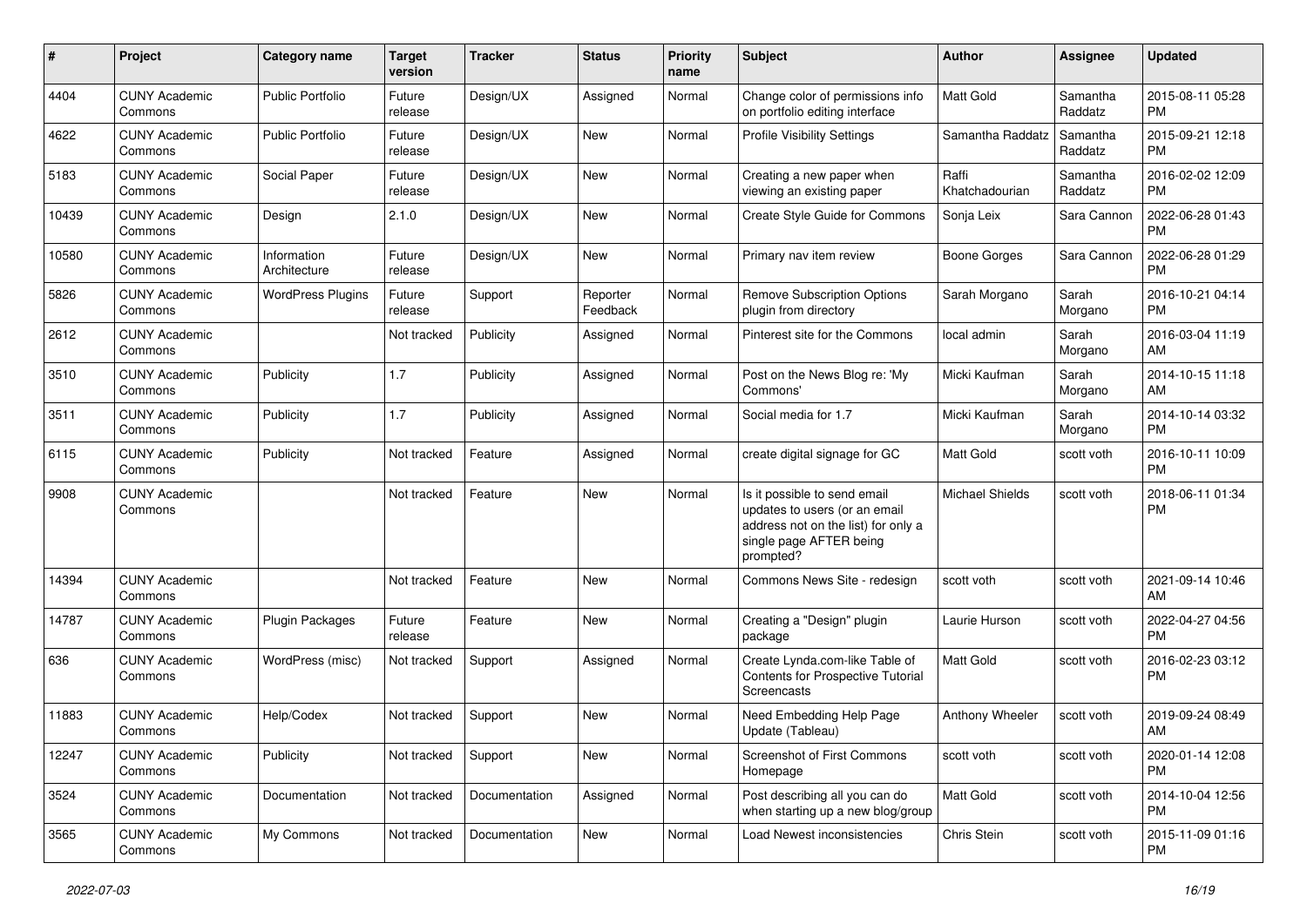| $\pmb{\sharp}$ | <b>Project</b>                  | Category name            | Target<br>version | <b>Tracker</b> | <b>Status</b>        | <b>Priority</b><br>name | <b>Subject</b>                                                                                  | <b>Author</b>           | Assignee            | <b>Updated</b>                |
|----------------|---------------------------------|--------------------------|-------------------|----------------|----------------------|-------------------------|-------------------------------------------------------------------------------------------------|-------------------------|---------------------|-------------------------------|
| 4222           | <b>CUNY Academic</b><br>Commons | User Experience          | Future<br>release | Design/UX      | New                  | Normal                  | Add information to 'Delete<br>Account' page                                                     | Samantha Raddatz        | scott voth          | 2015-06-26 11:35<br>AM        |
| 4070           | <b>CUNY Academic</b><br>Commons | Analytics                | Not tracked       | Support        | Assigned             | Normal                  | Request for JITP site analytics                                                                 | Matt Gold               | Seth Persons        | 2016-02-23 03:09<br><b>PM</b> |
| 4635           | <b>CUNY Academic</b><br>Commons | Authentication           | Future<br>release | Feature        | New                  | Normal                  | Allow non-WP authentication                                                                     | Boone Gorges            | Sonja Leix          | 2019-03-01 02:05<br><b>PM</b> |
| 11789          | <b>CUNY Academic</b><br>Commons | Courses                  | Future<br>release | Feature        | <b>New</b>           | Normal                  | Ability to remove item from<br>Courses list                                                     | Laurie Hurson           | Sonja Leix          | 2019-09-24 12:28<br><b>PM</b> |
| 11834          | <b>CUNY Academic</b><br>Commons | <b>Group Files</b>       | Future<br>release | Feature        | New                  | Normal                  | Improved tools for managing<br>group file folders                                               | Boone Gorges            | Sonja Leix          | 2019-09-06 03:55<br>PM.       |
| 8440           | <b>CUNY Academic</b><br>Commons | Onboarding               | Not tracked       | Bug            | New                  | Normal                  | Create Test Email Accounts for<br><b>Onboarding Project</b>                                     | Stephen Real            | Stephen Real        | 2017-08-01 09:49<br><b>PM</b> |
| 5316           | <b>CUNY Academic</b><br>Commons | User Experience          | Future<br>release | Feature        | Assigned             | Normal                  | Prompt user email address<br>updates                                                            | Matt Gold               | Stephen Real        | 2016-12-21 03:30<br><b>PM</b> |
| 9643           | <b>CUNY Academic</b><br>Commons | Publicity                | Not tracked       | Feature        | <b>New</b>           | Normal                  | Create a page on the Commons<br>for logos etc.                                                  | Stephen Real            | Stephen Real        | 2018-04-24 10:53<br>AM        |
| 6665           | <b>CUNY Academic</b><br>Commons |                          | Not tracked       | Publicity      | New                  | Normal                  | Dead Link in 1.10 announcement<br>post                                                          | Paige Dupont            | Stephen Real        | 2016-12-01 03:11<br><b>PM</b> |
| 3090           | <b>CUNY Academic</b><br>Commons | Twitter page             | Future<br>release | Feature        | Assigned             | Normal                  | Prevent Retweets from showing<br>up on Commons twitter page                                     | Matt Gold               | <b>Tahir Butt</b>   | 2016-10-24 11:31<br>AM        |
| 6426           | <b>CUNY Academic</b><br>Commons | Spam/Spam<br>Prevention  | Future<br>release | Feature        | Assigned             | Normal                  | Force captcha on all comments?                                                                  | Matt Gold               | <b>Tahir Butt</b>   | 2016-10-24 02:06<br><b>PM</b> |
| 5581           | <b>CUNY Academic</b><br>Commons | Analytics                | Future<br>release | Feature        | Assigned             | Normal                  | <b>Explore alternatives to Google</b><br>Analytics                                              | Matt Gold               | Valerie<br>Townsend | 2020-04-17 03:12<br><b>PM</b> |
| 5679           | <b>CUNY Academic</b><br>Commons | Analytics                | Not tracked       | Feature        | New                  | Normal                  | Logged In Users for GA                                                                          | <b>Valerie Townsend</b> | Valerie<br>Townsend | 2016-06-11 09:49<br><b>AM</b> |
| 6356           | <b>CUNY Academic</b><br>Commons | <b>WordPress Plugins</b> | Future<br>release | <b>Bug</b>     | Reporter<br>Feedback | Low                     | Should Subscribe2 be<br>deprecated?                                                             | Luke Waltzer            |                     | 2017-03-20 12:20<br><b>PM</b> |
| 13912          | <b>CUNY Academic</b><br>Commons |                          | Not tracked       | Feature        | Hold                 | Low                     | posting "missed schedule"                                                                       | Marilyn Weber           |                     | 2021-02-23 10:46<br>AM        |
| 2576           | <b>NYCDH Community</b><br>Site  |                          |                   | <b>Bug</b>     | Hold                 | Low                     | Test Next Button in Javascript<br><b>Tutorial Under Activities</b>                              | <b>Mark Newton</b>      | Alex Gil            | 2013-05-18 02:55<br><b>PM</b> |
| 2577           | <b>NYCDH Community</b><br>Site  |                          |                   | Feature        | Assigned             | Low                     | Investigate Potential to Add Links<br>to the Forum                                              | <b>Mark Newton</b>      | Alex Gil            | 2013-05-16 09:40<br><b>PM</b> |
| 8675           | <b>CUNY Academic</b><br>Commons | User Onboarding          | Future<br>release | <b>Bug</b>     | Reporter<br>Feedback | Low                     | Add new User search screen calls<br>for the input of email address but<br>doesn't work with one | Paul Hebert             | Boone<br>Gorges     | 2017-10-11 11:17<br>AM        |
| 2618           | <b>NYCDH Community</b><br>Site  |                          |                   | <b>Bug</b>     | Assigned             | Low                     | Mark blogs as spam when created<br>by users marked as spam                                      | <b>Matt Gold</b>        | Boone<br>Gorges     | 2013-06-09 11:38<br><b>PM</b> |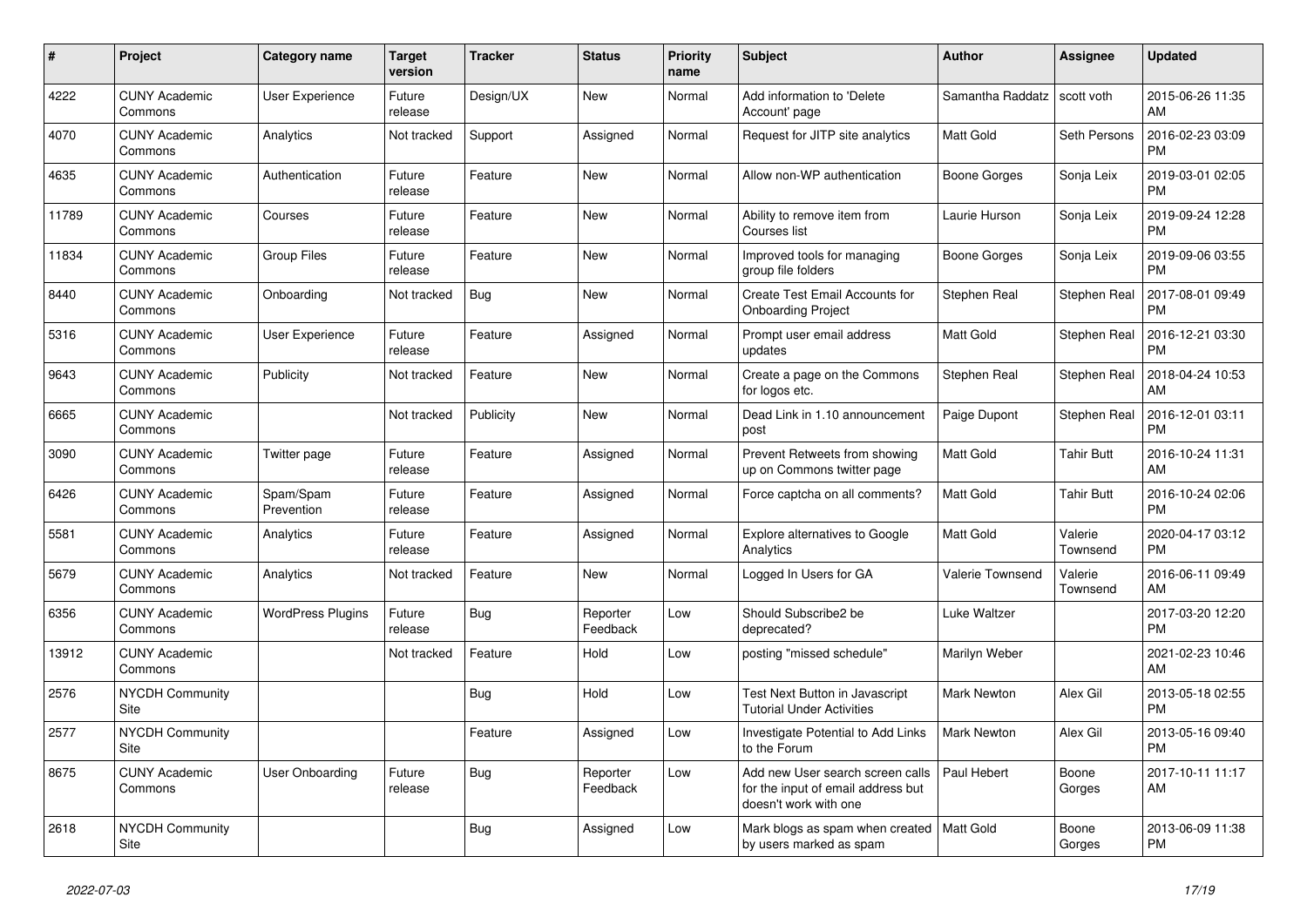| $\#$ | Project                         | <b>Category name</b>     | <b>Target</b><br>version | <b>Tracker</b> | <b>Status</b> | <b>Priority</b><br>name | <b>Subject</b>                                                                | <b>Author</b>       | Assignee           | <b>Updated</b>                |
|------|---------------------------------|--------------------------|--------------------------|----------------|---------------|-------------------------|-------------------------------------------------------------------------------|---------------------|--------------------|-------------------------------|
| 58   | <b>CUNY Academic</b><br>Commons | BuddyPress (misc)        | Future<br>release        | Feature        | Assigned      | Low                     | Make member search sortable by<br>last name                                   | Roberta Brody       | Boone<br>Gorges    | 2010-08-26 02:38<br><b>PM</b> |
| 519  | <b>CUNY Academic</b><br>Commons | <b>BuddyPress Docs</b>   | Future<br>release        | Feature        | Assigned      | Low                     | TOC for individual docs - for new<br>BP "wiki-like" plugin                    | scott voth          | Boone<br>Gorges    | 2015-11-09 05:54<br><b>PM</b> |
| 1165 | <b>CUNY Academic</b><br>Commons | <b>Email Invitations</b> | Future<br>release        | Feature        | Assigned      | Low                     | Allow saved lists of invitees under<br>Send Invites                           | <b>Boone Gorges</b> | Boone<br>Gorges    | 2015-11-09 06:03<br><b>PM</b> |
| 1166 | <b>CUNY Academic</b><br>Commons | <b>Email Invitations</b> | Future<br>release        | Feature        | <b>New</b>    | Low                     | Better organizational tools for Sent<br>Invites                               | <b>Boone Gorges</b> | Boone<br>Gorges    | 2015-11-09 06:02<br><b>PM</b> |
| 1167 | <b>CUNY Academic</b><br>Commons | <b>Email Invitations</b> | Future<br>release        | Feature        | <b>New</b>    | Low                     | Allow email invitations to be resent                                          | Boone Gorges        | Boone<br>Gorges    | 2015-11-12 12:53<br>AM        |
| 1417 | <b>CUNY Academic</b><br>Commons | <b>BuddyPress Docs</b>   | Future<br>release        | Feature        | Assigned      | Low                     | Bulk actions for BuddyPress Docs                                              | <b>Boone Gorges</b> | Boone<br>Gorges    | 2016-10-17 10:41<br><b>PM</b> |
| 1562 | <b>CUNY Academic</b><br>Commons | <b>WordPress Plugins</b> | Future<br>release        | Feature        | Assigned      | Low                     | Play with NYT Collaborative<br><b>Authoring Tool</b>                          | Matt Gold           | Boone<br>Gorges    | 2015-01-05 08:47<br><b>PM</b> |
| 2013 | <b>CUNY Academic</b><br>Commons | <b>Public Portfolio</b>  | Future<br>release        | Feature        | Assigned      | Low                     | Have Profile Privacy Options show   Matt Gold<br>up only for filled-in fields |                     | Boone<br>Gorges    | 2015-11-09 06:09<br><b>PM</b> |
| 2223 | <b>CUNY Academic</b><br>Commons | <b>WordPress Plugins</b> | Future<br>release        | Feature        | Assigned      | Low                     | Add Participad to the CUNY<br><b>Academic Commons</b>                         | <b>Matt Gold</b>    | Boone<br>Gorges    | 2014-09-17 10:03<br><b>PM</b> |
| 2325 | <b>CUNY Academic</b><br>Commons | BuddyPress (misc)        | Future<br>release        | Feature        | Assigned      | Low                     | Profile should have separate fields<br>for first/last names                   | local admin         | Boone<br>Gorges    | 2015-11-09 06:09<br><b>PM</b> |
| 2610 | <b>CUNY Academic</b><br>Commons | Group Invitations        | Future<br>release        | Feature        | Assigned      | Low                     | Request: Custom invitation<br>message to group invites                        | local admin         | Boone<br>Gorges    | 2015-11-09 06:13<br><b>PM</b> |
| 3048 | <b>CUNY Academic</b><br>Commons | <b>Public Portfolio</b>  | Future<br>release        | Feature        | New           | Low                     | Images for rich text profile fields                                           | Boone Gorges        | Boone<br>Gorges    | 2014-02-19 12:56<br><b>PM</b> |
| 3080 | <b>CUNY Academic</b><br>Commons | Group Files              | Future<br>release        | Feature        | Assigned      | Low                     | Create a system to keep track of<br>file changes                              | <b>Matt Gold</b>    | Boone<br>Gorges    | 2014-02-26 10:04<br>PM        |
| 3615 | <b>CUNY Academic</b><br>Commons | Redmine                  | Not tracked              | Feature        | New           | Low                     | Create Redmine issues via email                                               | Dominic Giglio      | Boone<br>Gorges    | 2017-11-16 11:36<br>AM        |
| 5052 | <b>CUNY Academic</b><br>Commons | Social Paper             | Future<br>release        | Feature        | New           | Low                     | Sentence by sentence or line by<br>line comments (SP suggestion #3)           | Marilyn Weber       | Boone<br>Gorges    | 2016-02-11 10:24<br><b>PM</b> |
| 6389 | <b>CUNY Academic</b><br>Commons | <b>BuddyPress Docs</b>   | Future<br>release        | Feature        | <b>New</b>    | Low                     | Make Discussion Area Visible<br>When Editing a Doc                            | Luke Waltzer        | Boone<br>Gorges    | 2016-10-21 04:16<br><b>PM</b> |
| 3354 | <b>CUNY Academic</b><br>Commons | <b>Group Files</b>       | Future<br>release        | Feature        | Assigned      | Low                     | Allow Group Download of Multiple<br><b>Selected Files</b>                     | <b>Matt Gold</b>    | <b>Chris Stein</b> | 2014-08-01 08:50<br>AM        |
| 940  | <b>CUNY Academic</b><br>Commons | Redmine                  | Future<br>release        | Feature        | Assigned      | Low                     | Communication with users after<br>releases                                    | Matt Gold           | Dominic<br>Giglio  | 2012-09-09 04:36<br><b>PM</b> |
| 1983 | <b>CUNY Academic</b><br>Commons | Home Page                | Future<br>release        | Feature        | Assigned      | Low                     | Media Library integration with<br>Featured Content plugin                     | Boone Gorges        | Dominic<br>Giglio  | 2014-03-17 10:34<br>AM        |